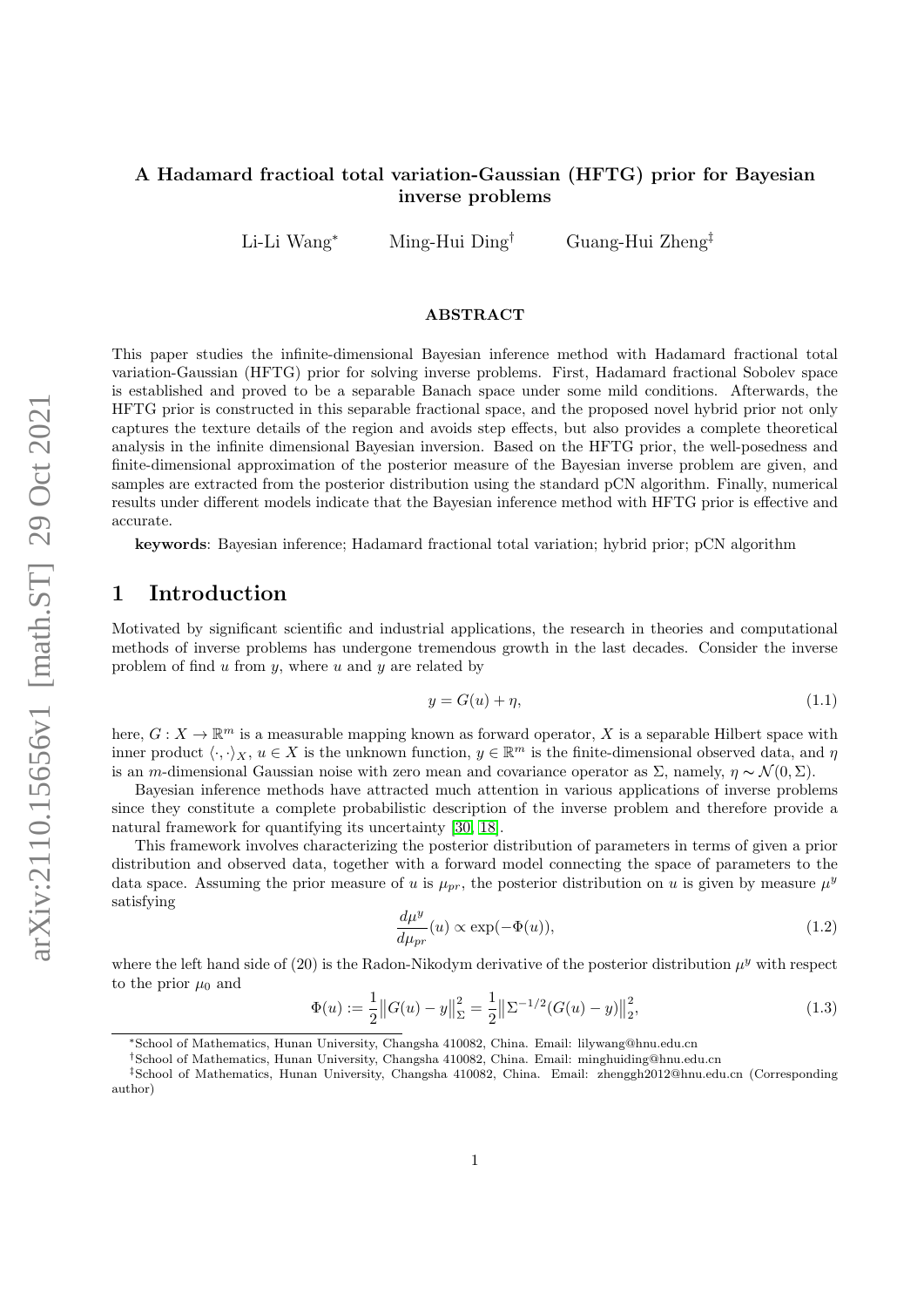is potential function in Bayesian theory which often referred to as the data fidelity term in deterministic inverse problems. Formula [\(1.2\)](#page-0-0) holds in infinite dimensions, in practical term, this means that posterior expectations can be found by reweighting prior expectations by the right-hand side of Eq [\(1.2\)](#page-0-0).

A prior selection plays a key role in Bayesian inference methods for solving inverse problems, and a suitable prior distribution can significantly improve the inference results. In the existing work, Gaussian prior is the most commonly used prior distribution, such as [\[10,](#page-19-1) [11,](#page-19-2) [26\]](#page-20-1). However, the Gaussian prior is less effective for sharp jumps or discontinuities in the inversion, in order to overcome this shortcoming, a hybrid prior of the Bayesian inference method is proposed. The idea of this hybrid prior is described as follows: assume the Gaussian measure is  $\mu_0$ , and the prior measure  $\mu_{pr}$  is absolutely continuous with respect to the  $\mu_0$ , i.e.,

$$
\frac{d\mu_{pr}}{d\mu_0}(u) \propto \exp(-R(u)),\tag{1.4}
$$

where  $R(u)$  represents additional prior information (or regularization) on u. It is easy to see that, under this assumption, the Radon-Nikodym derivative of  $\mu^y$  in (1.2) satisfying

<span id="page-1-0"></span>
$$
\frac{d\mu^y}{d\mu_0}(u) \propto \exp(-\Phi(u) - R(u)),\tag{1.5}
$$

which is interpreted as the Bayesian formula with hybrid prior, and also returns to the conventional formulation with Gaussian priors. In [\[34\]](#page-20-2), the hybrid total variation-Gaussian (TG) prior is proposed for the first time, which selects a TV regularization term as the additional regularization term  $R$  to detect edges. Nevertheless, the TG prior has the similar disadvantage as TV regularization method in [\[28\]](#page-20-3), which will cause issues such as, stair effects, texture loss and over smooth etc.

Recently, the fractional total variation regularization method is widely used in imaging inverse problems, for examples, image denoising, deblurring (or deconvolution), registration, super-resolution [\[6,](#page-19-3) [33,](#page-20-4) [35,](#page-20-5) [36,](#page-20-6) [7,](#page-19-4) [29,](#page-20-7) [27,](#page-20-8) [37,](#page-20-9) [38,](#page-20-10) [39,](#page-20-11) [23\]](#page-19-5). They can ease the conflict between staircase elimination and edge preservation by choosing the order of derivative properly compared with TV. Moreover, the fractional derivative operator has a non-local behavior because the fractional derivative at a point depends upon the characteristics of the entire function and not just the values in the vicinity of the point [\[22,](#page-19-6) [17,](#page-19-7) [24\]](#page-19-8), which is beneficial to improve the performance of texture preservation. The numerical results in literatures [\[8,](#page-19-9) [23,](#page-19-5) [37,](#page-20-9) [38\]](#page-20-10) have demonstrated that the fractional derivative performs well for eliminating staircase effect and preserving textures. Motivated by these works, we propose to consider the fractional total variation-Gaussian (FTG) prior, which takes the fractional total variation (FTV) regularization term as the additional prior information  $R(u)$ . This hybrid prior not only allows for flexible recovery of texture and geometric patterns for various imaging inverse problems, but also uses the Gaussian distribution as a reference measure to ensure that the resulting prior converge to a well-defined probability measure in the function space in the limit of infinite dimensionality. Among the available works, the studies on the FTV terms are all based on the classical Riemann-Liouville or Grünwald-Letnikov fractional derivative, while in this article, we investigate the FTV term based on the Hadamard fractional derivative, more definitions and details are present in Section 2.

In this work, we investigates applying the Bayesian inference method with the Hadamard fractional total variation-Gaussian (HFTG) prior for solving the inverse problem of (1.1). We first give the basic definitions and properties of Hadamard fractional derivative, the HFTV term and fractional Sobolev space. Then, the well-posedness and finite-dimensional approximation of the posterior distribution which is derived from the Bayesian method with HFTG prior, is proved theoretically in infinite dimension setting. Finally, it is verified that our proposed prior is robust and valid by reconstructing the image using the standard preconditioned Crank-Nicolson (pCN) algorithm and giving different numerical examples. To provide a global view of our study, the major contributions of this work can be summarised as follows.

• We propose to use the HFTG prior of Bayesian inference method for image reconstruction. This hybrid prior, on the one hand, preserves detailed information about the images, and on the other hand allows to build a theoretical analysis in the infinite-dimensional Bayesian inference framework. Afterwards, the fractional Sobolev space for the corresponding HFTG prior is constructed and proved to be a separable space, which is essential to establish probabilities and integrals theory in the infinite dimensional Bayesian method.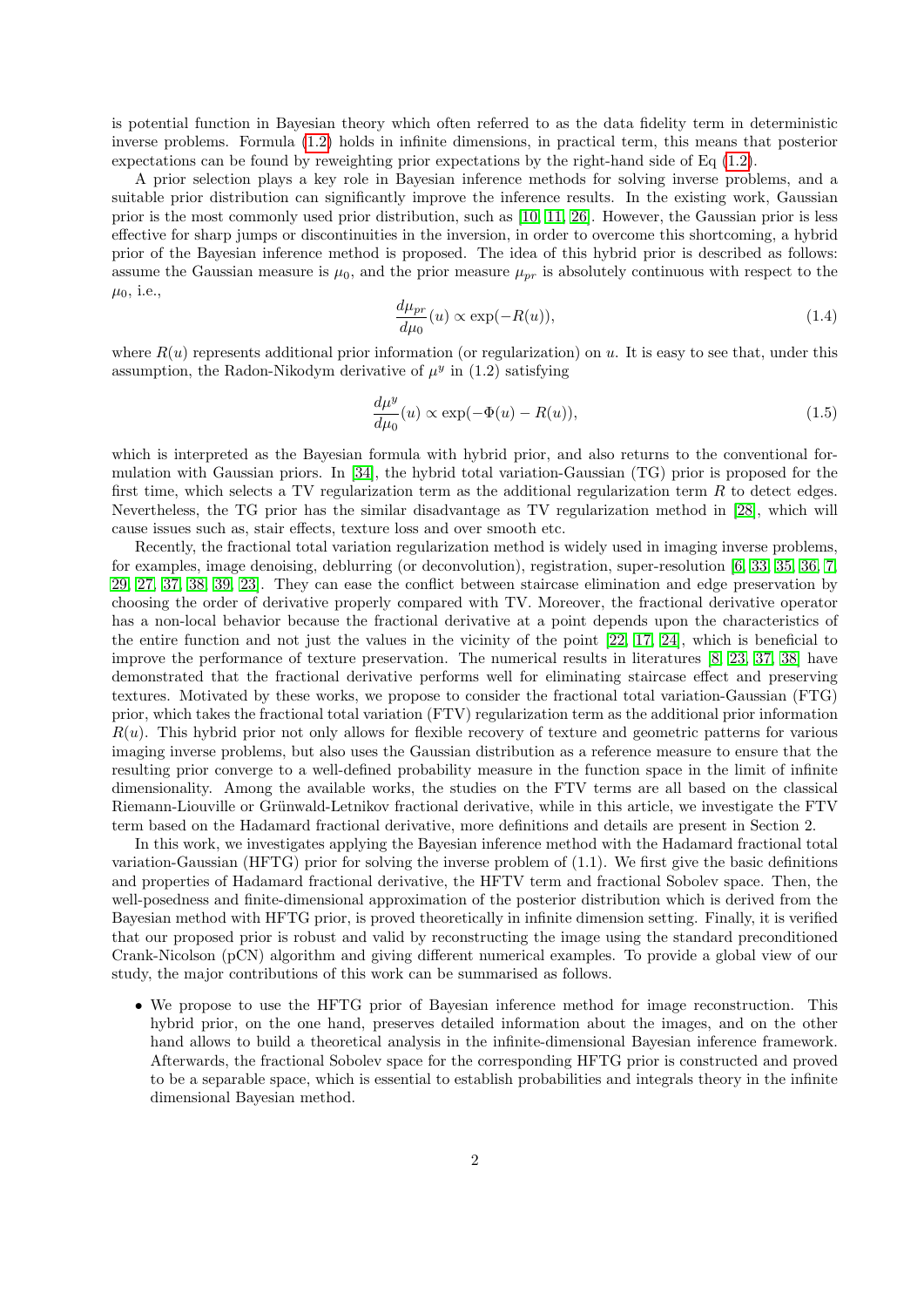- We investigate the nature of the posterior distribution of the Bayesian approach based on the HFTG prior. It reveals the well-posedness framework of the inverse problem and the numerical approximation to the posterior measure, which verify the discretization-invariant (or dimension-independent) [\[5,](#page-18-0) [19\]](#page-19-10) property of our algorithm.
- Finally, according to the smoothness at different regions of images, the true images are reconstructed by using different fractional orders in HFTG prior, the reconstruction results are substantial improvement, thus verifying the robustness and effectiveness of our proposed priror.

The outline of this paper is given as follows. In section 2, we provide preliminary knowledge on definitions and some basic properties of the Hadamard fractional derivative. In section 3, we build the HFTG prior and give some common properties of the posterior distribution based on the Bayesian framework with HFTG prior. Sections 4 and 5 are respectively devoted to numerical experiments and conclusion.

## 2 Preliminaries

In this section we present the definitions and some properties of the Hadamard fractional derivative. In particular, the Hadamard fractional order derivative is a special case of the general Riemann-Liouville fractional derivative in [\[24,](#page-19-8) [17\]](#page-19-7).

**Definition 2.1.** Let  $\Omega = [a, b]$  be a interval with  $0 < a < b$ , and  $f(x)$  be a function defined in  $\Omega$ . For  $\alpha \in (n-1,n)$ ,  $n \in \mathbb{N}^+$ , the left Hadamard fractional derivative of  $f(x)$  of order  $\alpha$  is given by

$$
{}^{H}D_{[a,x]}^{\alpha}f(x) = \frac{1}{\Gamma(n-\alpha)} \left(x\frac{d}{dx}\right)^n \int_a^x \left(\ln\frac{x}{t}\right)^{n-\alpha-1} \frac{f(t)}{t} dt,\tag{2.1}
$$

and the right Hadamard fractional derivative of  $f(x)$  of order  $\alpha$  is given by

$$
{}^{H}\!D_{[x,b]}^{\alpha}f(x) = \frac{1}{\Gamma(n-\alpha)} \left(-x\frac{d}{dx}\right)^n \int_x^b \left(\ln\frac{t}{x}\right)^{n-\alpha-1} \frac{f(t)}{t} dt,\tag{2.2}
$$

meanwhile, the Riesz (or central) Hadamard fractional derivative is given by

$$
^{RHD}^{\alpha}_{[a,b]}f(x) := \frac{1}{2} \left( {^{H\!}D}^{\alpha}_{[a,x]}f(x) + (-1)^{n} {^{H\!}D}^{\alpha}_{[x,b]}f(x) \right), \tag{2.3}
$$

where,  $\Gamma(x)$  represents Gamma function.

Next, we evoke another Hadamard fractional derivative, which is motivated by the definition of the classical Caputo fractional derivative given by [\[24,](#page-19-8) [17,](#page-19-7) [22\]](#page-19-6).

**Definition 2.2.** Let  $\Omega = [a, b]$  be a interval with  $0 < a < b$ , and  $f(x)$  be a function defined in  $\Omega$ . For  $\alpha \in (n-1, n)$ ,  $n \in \mathbb{N}^+$ , the left Caputo fractional derivative of  $f(x)$  of order  $\alpha$  is given by

$$
{}^{C}D_{[a,x]}^{\alpha}f(x) := \frac{1}{\Gamma(n-\alpha)} \int_{a}^{x} \left(\ln\frac{x}{t}\right)^{n-\alpha-1} \left(t\frac{d}{dt}\right)^{n} f(t)\frac{dt}{t}
$$
(2.4)

and the right Caputo fractional derivative of  $f(x)$  of order  $\alpha$  is given by

$$
{}^{C}D_{[x,b]}^{\alpha}f(x) := \frac{1}{\Gamma(n-\alpha)} \int_{x}^{b} \left(\ln\frac{t}{x}\right)^{n-\alpha-1} \left(-t\frac{d}{dt}\right)^{n} f(t)\frac{dt}{t}.
$$
 (2.5)

Meanwhile, the Riesz-Caputo fractional derivative is given by

$$
{}^{RC}D_{[a,b]}^{\alpha}f(x) := \frac{1}{2} \left( {}^{C}D_{[a,x]}^{\alpha}f(x) + (-1)^{n} {}^{C}D_{[x,b]}^{\alpha}f(x) \right).
$$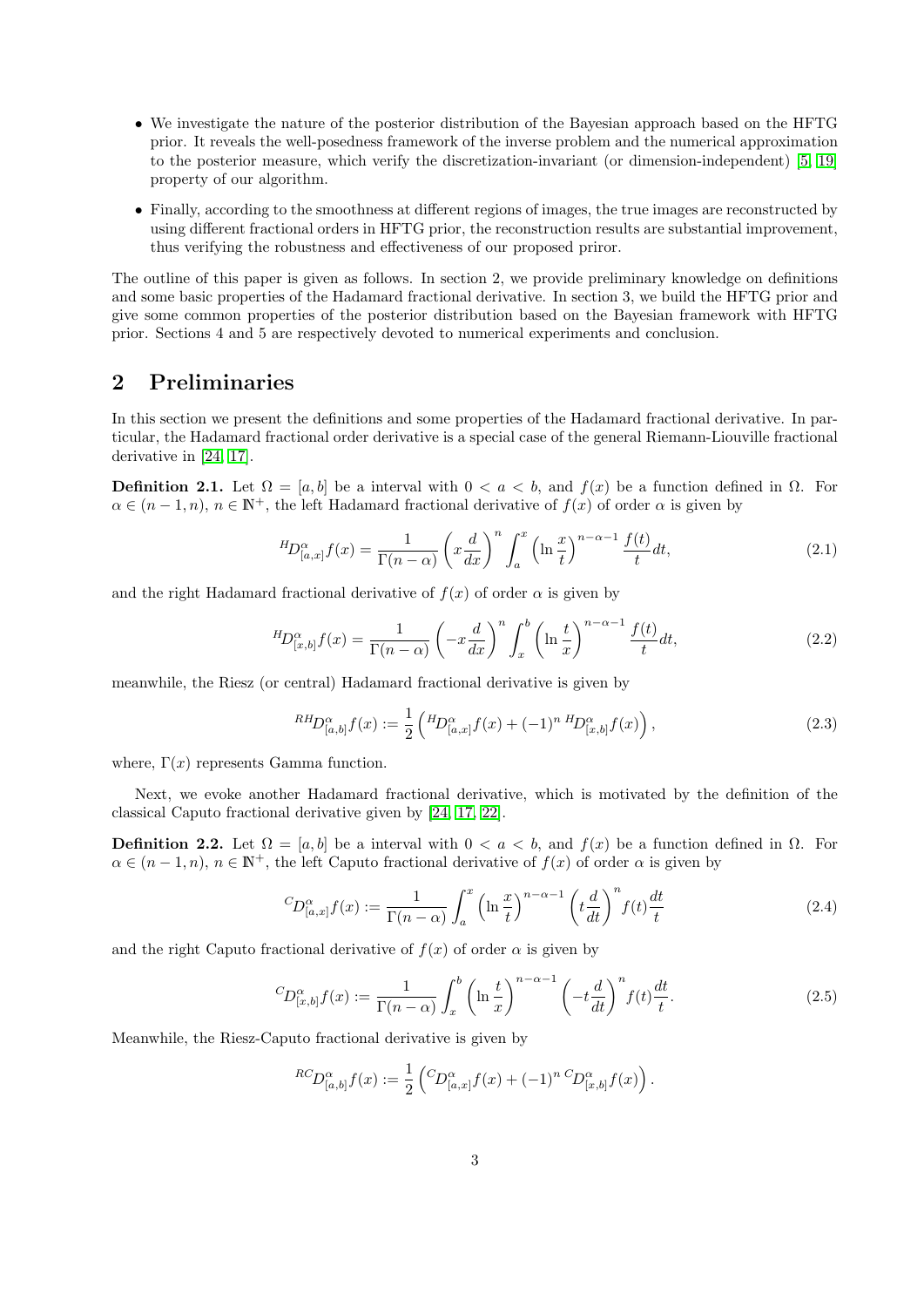To simplify notation, we will use the abbreviated differential operator form

$$
D_H = x\frac{d}{dx}, D_H^n = \underbrace{D_H \cdot D_H \cdots D_H}_{n \text{ times}}.
$$

Despite that the above two definitions are different from each other, there is a relationship between them as [\[2,](#page-18-1) [16,](#page-19-11) [25\]](#page-19-12).

**Theorem 2.1.** If  $f \in C^n(\Omega)$  and  $\alpha > 0$ , then

$$
{}^{C}\!D_{[a,x]}^{\alpha}f(x) = {}^{H}\!D_{[a,x]}^{\alpha} \left[ f(x) - \sum_{k=0}^{n-1} \frac{D_H^k f(a)}{k!} \left( \ln \frac{x}{a} \right)^k \right]
$$
  
= 
$$
{}^{H}\!D_{[a,x]}^{\alpha}f(x) - \sum_{k=0}^{n-1} \frac{D_H^k f(a)}{\Gamma(k-\alpha+1)} \left( \ln \frac{x}{a} \right)^{k-\alpha},
$$

and

$$
{}^{C}\!D_{[x,b]}^{\alpha}f(x) = {}^{H}\!D_{[x,b]}^{\alpha} \left[ f(x) - \sum_{k=0}^{n-1} \frac{(-1)^k D^k_H f(b)}{k!} \left( \ln \frac{b}{x} \right)^k \right]
$$
  
= 
$$
{}^{H}\!D_{[x,b]}^{\alpha}f(x) - \sum_{k=0}^{n-1} \frac{(-1)^k D^k_H f(b)}{\Gamma(k - \alpha + 1)} \left( \ln \frac{b}{x} \right)^{k - \alpha}.
$$

<span id="page-3-5"></span>*Remark* 2.1. (**Equivalence**) Let  $f \in C<sup>n</sup>(\Omega)$ , for all  $k = 0, ..., n - 1$ , if  $D<sup>k</sup><sub>H</sub> f(a) = 0$ , we have

<span id="page-3-1"></span>
$$
{}^{C}D_{[a,x]}^{\alpha}f(x) = {}^{H}D_{[a,x]}^{\alpha}f(x), \qquad (2.6)
$$

and if  $D_H^k f(b) = 0$ , we deduce

<span id="page-3-2"></span>
$$
{}^{C}D_{[x,b]}^{\alpha}f(x) = {}^{H}D_{[x,b]}^{\alpha}f(x).
$$
\n(2.7)

From the definitions of Riesz fractional derivative, show that

<span id="page-3-3"></span>
$$
{}^{RC}D_{[a,b]}^{\alpha}f(x) = {}^{R}{}^{H}D_{[a,b]}^{\alpha}f(x).
$$
\n(2.8)

Thus, under the above conditions, the Hadamard fractional derivatives are equivalent to the Hadamard-Caputo fractional derivatives.

In addition, there is a common property for the fractional differential operator.

**Property 1.** (Linearity) Let  $P$  denote the fractional calculus operator,  $k, l \in \mathbb{R}$  are constants, for any fractional differentiable functions  $f(x)$  and  $g(x)$ , we have:

$$
\mathcal{P}(kf(x) + lg(x)) = k\mathcal{P}(f(x)) + l\mathcal{P}(g(x)).
$$

The next, we will establish fractional integration by parts formula similarly as [\[2\]](#page-18-1), which is useful to derive the property of fractional Sobolev space.

<span id="page-3-4"></span><span id="page-3-0"></span>Theorem 2.2. (fractional integration by parts formula) Given  $f \in C(\Omega)$  and  $g \in C^{n}(\Omega)$ , we have that for all  $\alpha > 0$ ,

$$
\int_{a}^{b} x^{-1} f(x) \,^C D_{[a,x]}^{\alpha} g(x) dx = \int_{a}^{b} x^{-1} \,^H D_{[x,b]}^{\alpha} f(x) \, g(x) dx \n+ \sum_{k=0}^{n-1} \left[ \,^H D_{[x,b]}^{\alpha-n+k} f(x) \, D_H^{n-k-1} g(x) \right]_{x=a}^{x=b},
$$
\n(2.9)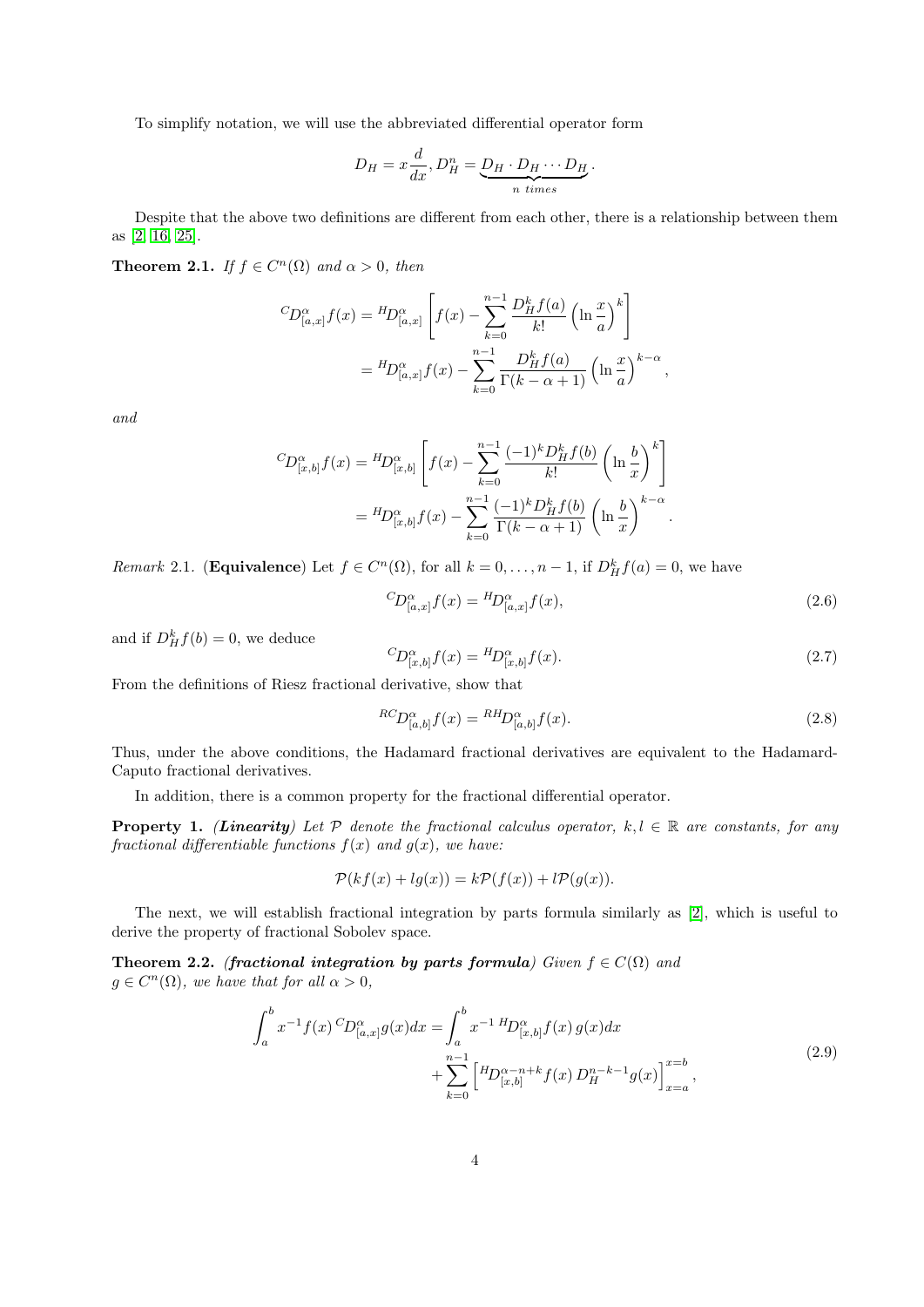<span id="page-4-0"></span>and

$$
\int_{a}^{b} x^{-1} f(x) \,^C D_{[x,b]}^{\alpha} g(x) dx = \int_{a}^{b} x^{-1} \,^H D_{[a,x]}^{\alpha} f(x) \, g(x) dx \n+ \sum_{k=0}^{n-1} \left[ (-1)^{n+k} \,^H D_{[a,x]}^{\alpha-n+k} f(x) \, D_H^{n-k-1} g(x) \right]_{x=a}^{x=b} .
$$
\n(2.10)

<span id="page-4-1"></span>Then,

$$
\int_{a}^{b} x^{-1} f(x) {^{RC}D}^{\alpha}_{[a,b]} g(x) dx = (-1)^{n} \int_{a}^{b} x^{-1} {^{RH}D}^{\alpha}_{[a,b]} f(x) g(x) dx \n+ \sum_{k=0}^{n-1} \left[ (-1)^{k} {^{RH}D}^{\alpha-n+k}_{[a,b]} f(x) D^{n-k-1}_{H} g(x) \right]_{x=a}^{x=b}.
$$
\n(2.11)

Proof. Now, if we can prove the first equation is true, the second equation will be true similarly, furthermore the third equation holds with the definition of the Riesz fractional derivative. Using the definition of Hadamard fractional derivative and Dirichlet's formula, we first compute

$$
\int_{a}^{b} x^{-1} f(x) \,^C D_{[a,x]}^{\alpha} g(x) dx = \frac{1}{\Gamma(n-\alpha)} \int_{a}^{b} x^{-1} f(x) \int_{a}^{x} \left(\ln \frac{x}{t}\right)^{n-\alpha-1} D_H^n f(t) \, \frac{dt}{t} dx
$$
\n
$$
= \frac{1}{\Gamma(n-\alpha)} \int_{a}^{b} t^{-1} D_H^n g(t) \int_{t}^{b} \left(\ln \frac{x}{t}\right)^{n-\alpha-1} \frac{f(x)}{x} dx dt
$$
\n
$$
= \frac{1}{\Gamma(n-\alpha)} \int_{a}^{b} \int_{x}^{b} \left(\ln \frac{t}{x}\right)^{n-\alpha-1} \frac{f(t)}{t} dt \cdot \frac{d}{dx} D_H^{n-1} g(x) dx,
$$

by applying integration by parts for the right side of the last equation, we can get

$$
\left[\frac{1}{\Gamma(n-\alpha)}\int_{x}^{b} \left(\ln\frac{t}{x}\right)^{n-\alpha-1} \frac{f(t)}{t} dt \cdot D_{H}^{n-1}g(x)\right]_{x=a}^{x=b}
$$

$$
-\frac{1}{\Gamma(n-\alpha)}\int_{a}^{b} \frac{d}{dx} \left(\int_{x}^{b} \left(\ln\frac{t}{x}\right)^{n-\alpha-1} \frac{f(t)}{t} dt\right) D_{H}^{n-1}g(x) dx
$$

$$
=\left[\frac{1}{\Gamma(n-\alpha)}\int_{x}^{b} \left(\ln\frac{t}{x}\right)^{n-\alpha-1} \frac{f(t)}{t} dt \cdot D_{H}^{n-1}g(x)\right]_{x=a}^{x=b}
$$

$$
+\frac{1}{\Gamma(n-\alpha)}\int_{a}^{b} \left(-x\frac{d}{dx}\right) \left(\int_{x}^{b} \left(\ln\frac{t}{x}\right)^{n-\alpha-1} \frac{f(t)}{t} dt\right) \cdot \frac{d}{dx} D_{H}^{n-2}g(x) dx.
$$

Let us apply integration by parts once more, the last formula is equal to

$$
\sum_{k=0}^{1} \left[ \frac{1}{\Gamma(n-\alpha)} \left( -x \frac{d}{dx} \right)^k \int_x^b \left( \ln \frac{t}{x} \right)^{n-\alpha-1} \frac{f(t)}{t} dt \cdot D_H^{n-k-1} g(x) \right]_{x=a}^{x=b} + \frac{1}{\Gamma(n-\alpha)} \int_a^b \left( -x \frac{d}{dx} \right)^2 \left( \int_x^b \left( \ln \frac{t}{x} \right)^{n-\alpha-1} \frac{f(t)}{t} dt \right) \cdot \frac{d}{dx} D_H^{n-3} g(x) dx.
$$

Repeating the process, we have

$$
\sum_{k=0}^{n-1} \left[ \frac{1}{\Gamma(n-\alpha)} \left( -x \frac{d}{dx} \right)^k \int_x^b \left( \ln \frac{t}{x} \right)^{n-\alpha-1} \frac{f(t)}{t} dt \cdot D_H^{n-k-1} g(x) \right]_{x=a}^{x=b}
$$

$$
+ \frac{1}{\Gamma(n-\alpha)} \int_a^b \left( -x \frac{d}{dx} \right)^n \left( \int_x^b \left( \ln \frac{t}{x} \right)^{n-\alpha-1} \frac{f(t)}{t} dt \right) \cdot g(x) x^{-1} dx
$$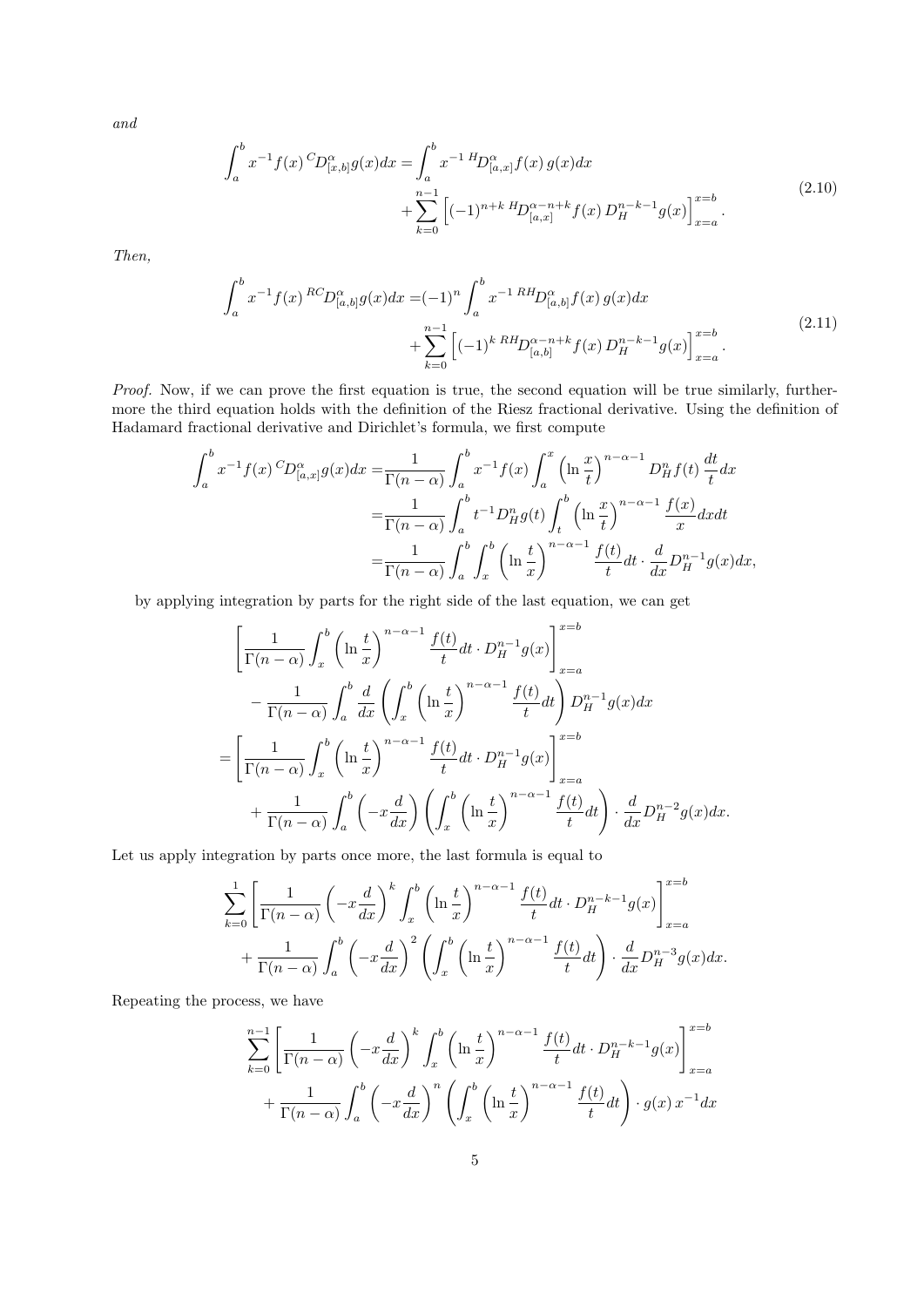$$
= \sum_{k=0}^{n-1} \left[ {}^{H}D_{[x,b]}^{\alpha-n+k} f(x) D_{H}^{n-k-1} g(x) \right]_{x=a}^{x=b} + \int_{a}^{b} x^{-1} {}^{H}D_{[x,b]}^{\alpha} f(x) g(x) dx.
$$

Consequently

$$
\int_{a}^{b} x^{-1} f(x) \, C_{D}^{\alpha}(\mathbf{x}) dx = \int_{a}^{b} x^{-1} \, H_{D}^{\alpha}(\mathbf{x}) f(x) \, g(x) dx
$$

$$
+ \sum_{k=0}^{n-1} \left[ H_{D}^{\alpha - n + k} f(x) \, D_{H}^{n-k-1} g(x) \right]_{x=a}^{x=b}
$$

Similarly, we can prove that the second equation is true, i.e.,

$$
\int_{a}^{b} x^{-1} f(x) \, C_{D_{[x,b]}^{\alpha}g}(x) dx = \int_{a}^{b} x^{-1} \, H_{D_{[a,x]}^{\alpha}f}(x) \, g(x) dx
$$

$$
+ \sum_{k=0}^{n-1} \left[ (-1)^{n+k} \, H_{D_{[a,x]}^{\alpha-n+k}f}(x) \, D_{H}^{n-k-1}g(x) \right]_{x=a}^{x=b}.
$$

Finally, using the definition of Riesz fractional derivative and the equations [\(2.9\)](#page-3-0) and [\(2.10\)](#page-4-0), we see that the third equation [\(2.11\)](#page-4-1) holds.  $\Box$ 

Obviously, if for all  $k = 0, ..., n - 1$ ,  $D_H^k g(a) = 0$  and  $D_H^k g(b) = 0$ , combining with equations [\(2.6\)](#page-3-1), [\(2.7\)](#page-3-2) and  $(2.8)$ , then equations  $(2.9)$ ,  $(2.10)$  and  $(2.11)$  in Theorem [2.2](#page-3-4) will become

<span id="page-5-0"></span>
$$
\int_{a}^{b} x^{-1} f(x) {^{H}\!D}_{[a,x]}^{\alpha} g(x) dx = \int_{a}^{b} x^{-1} {^{H}\!D}_{[x,b]}^{\alpha} f(x) g(x) dx, \tag{2.12}
$$

.

<span id="page-5-1"></span>
$$
\int_{a}^{b} x^{-1} f(x) {^{H}}D_{[x,b]}^{\alpha} g(x) dx = \int_{a}^{b} x^{-1} {^{H}}D_{[a,x]}^{\alpha} f(x) g(x) dx,
$$
\n(2.13)

and

<span id="page-5-2"></span>
$$
\int_{a}^{b} x^{-1} f(x) {^{RH}} D_{[a,b]}^{\alpha} g(x) dx = (-1)^{n} \int_{a}^{b} x^{-1} {^{RH}} D_{[a,b]}^{\alpha} f(x) g(x) dx.
$$
 (2.14)

In subsequent papers, to distinguish the definitions, we use  ${}^C D^{\alpha}$  and  $D^{\alpha}$  to represent the fractional derivative based on Caputo and Hadamard fractional derivative respectively.

# 3 The HFTG prior

In this section, based on the Bayesian framework with hybrid prior to inverse problems in section 1, we will specify the space of unknown functions  $X$  and the additional regularization term  $R$ , then construct the HFTG prior.

### 3.1 The Hadamard Fractional Total Variation

This subsection first studies the fractional Sobolev space and prove the separablility, which plays an important role in the development of probability and integration in infinite dimensional spaces. Second define the fractional total variation based on the Hadamard fractional derivative.

**Definition 3.1.** (Fractional Sobolev Space) For any positive integer  $p \in \mathbb{N}^+$ , let

$$
W^\alpha_p(\Omega)=\{u\in L^p(\Omega)\big|\|u\|_{W^\alpha_p(\Omega)}<+\infty\}
$$

be a fractional Sobolev function space endowed with the norm

$$
||u||_{W_p^{\alpha}(\Omega)} = \left(\int_a^b |u|^p dx + \int_a^b |D_{[a,b]}^{\alpha} u|^p dx\right)^{\frac{1}{p}}.
$$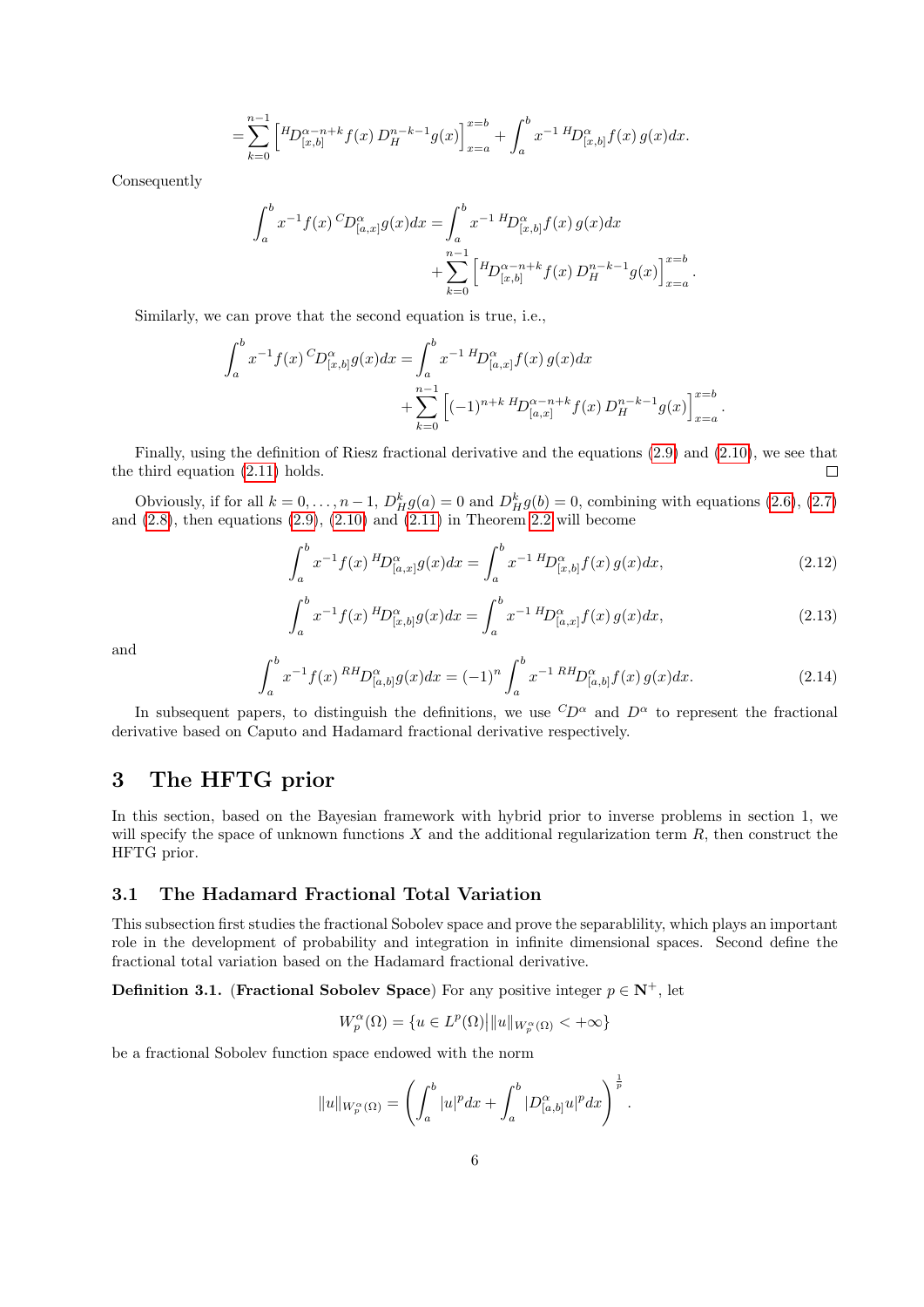Specially, when  $p = 2$ , the above norm is generated by the following inner product

$$
\langle u, v \rangle_{W_2^{\alpha}(\Omega)} = \int_a^b u v dx + \int_a^b (D_{[a,b]}^{\alpha} u)(D_{[a,b]}^{\alpha} v) dx, \ \ u, v \in W_2^{\alpha}(\Omega).
$$

Then, before discussing the total fractional-order variation, we give the following definition as [\[37,](#page-20-9) [38\]](#page-20-10), which based on the equivalence in Remark [2.1.](#page-3-5)

**Definition 3.2.** (Spaces of test functions) Denote by  $\mathcal{C}^{\ell}(\Omega,\mathcal{R}^d)$  the space of an  $\ell$ -order continuously differentiable functions in  $\Omega \subset \mathcal{R}^d$ . Then an  $\ell$ -order compactly supported continuous function space as a subspace  $\mathcal{C}^{\ell}(\Omega,\mathcal{R}^d)$  is denoted by  $\mathcal{C}_0^{\ell}(\Omega,\mathcal{R}^d)$ , in which each member  $v:\Omega\mapsto\mathcal{R}^d$  satisfies the homogeneous boundary conditions  $D^i_H v(x)|_{\partial \Omega} = 0$  for all  $i = 0, 1, ..., \ell$ .

With a test function  $g(x) \in C_0^n(\Omega, \mathcal{R})$ , the  $\alpha$ -order integration by parts formulas can also be rewritten as equations [\(2.12\)](#page-5-0), [\(2.13\)](#page-5-1) and [\(2.14\)](#page-5-2).

Next, we can prove that the fractional Sobolev space is a separable Banach space with  $1 \leq p < \infty$ following by the ideas of classical Sobolev space as [\[4,](#page-18-2) [12\]](#page-19-13) and [\[1,](#page-18-3) [3,](#page-18-4) [15\]](#page-19-14) .

**Lemma 3.1.** The fractional Sobolev space  $W_p^{\alpha}(\Omega)$  is a Banach space.

*Proof.* (1) First, we should testify that the  $||u||_{W_p^{\alpha}(\Omega)}$  is a norm. By the definitions of  $||u||_{L^p(\Omega)}$  and the fractional derivative  $D^{\alpha}_{[a,b]}u$  with the linearity, we can easily prove

$$
||qu||_{W_p^{\alpha}(\Omega)} = |q|||u||_{W_p^{\alpha}(\Omega)},
$$

and

$$
||u||_{W_p^{\alpha}(\Omega)} = 0 \text{ if and only if } u = 0 \text{ a.e.}
$$

Next, assume  $u, v \in W_p^{\alpha}(\Omega)$  and  $1 \leqslant p < \infty$ , according to the Minkowski's inequality, we can obtain

$$
||u + v||_{W_p^{\alpha}(\Omega)} = (||u + v||_{L^p(\Omega)}^p + ||D_{[a,b]}^{\alpha}u + D_{[a,b]}^{\alpha}v||_{L^p(\Omega)}^p)^{\frac{1}{p}} \leq [(||u||_{L^p(\Omega)} + ||v||_{L^p(\Omega)})^p + (||D_{[a,b]}^{\alpha}u||_{L^p(\Omega)} + ||D_{[a,b]}^{\alpha}v||_{L^p(\Omega)})^p]^{\frac{1}{p}} \leq (||u||_{L^p(\Omega)}^p + ||D_{[a,b]}^{\alpha}u||_{L^p(\Omega)}^p)^{\frac{1}{p}} + (||v||_{L^p(\Omega)}^p + ||D_{[a,b]}^{\alpha}v||_{L^p(\Omega)}^p)^{\frac{1}{p}} = ||u||_{W_p^{\alpha}(\Omega)} + ||v||_{W_p^{\alpha}(\Omega)}.
$$

Hence,  $W_n^{\alpha}(\Omega)$  is a norm space.

(2) Then, it only need to prove the completeness of  $W_p^{\alpha}(\Omega)$ . Suppose  ${u_m}_{m=1}^{\infty} \subset W_\psi^{\alpha,p}(\Omega)$  is a Cauchy sequence, following the definition of norm,  ${u_m}_{m=1}^{\infty}$  and  $\left\{D_{[a,b]}^{\alpha} u_m\right\}_{m=1}^{\infty}$ are both Cauchy sequence in  $L^p(\Omega)$ . According to the completeness of  $L^p(\Omega)$ , there exist two functions u and  $u^{\alpha}$  in  $L^p(\Omega)$  such that

 $u_m \to u, \quad D_{[a,b]}^{\alpha} u_m \to u^{\alpha}, \quad in \quad L^p(\Omega).$ 

For any  $g(x) \in C_0^n(\Omega, \mathcal{R})$ , we discover

$$
\int_{a}^{b} x^{-1} u D_{[a,b]}^{\alpha} g dx = \lim_{m \to +\infty} \int_{a}^{b} x^{-1} u_m D_{[a,b]}^{\alpha} g dx
$$
  
= 
$$
\lim_{m \to +\infty} (-1)^n \int_{a}^{b} x^{-1} D_{[a,b]}^{\alpha} u_m g dx
$$
  
= 
$$
(-1)^n \int_{a}^{b} x^{-1} u^{\alpha} g dx
$$
  
= 
$$
(-1)^n \int_{a}^{b} x^{-1} D_{[a,b]}^{\alpha} u g dx.
$$

Thus  $u^{\alpha} = D^{\alpha}_{[a,b]}u, u \in W^{\alpha}_{p}(\Omega)$ , and  $||u_{m} - u||_{W^{\alpha}_{p}(\Omega)} \to 0$  when  $m \to \infty$ . Conclusion,  $W^{\alpha}_{p}(\Omega)$  is a Banach space.

 $\Box$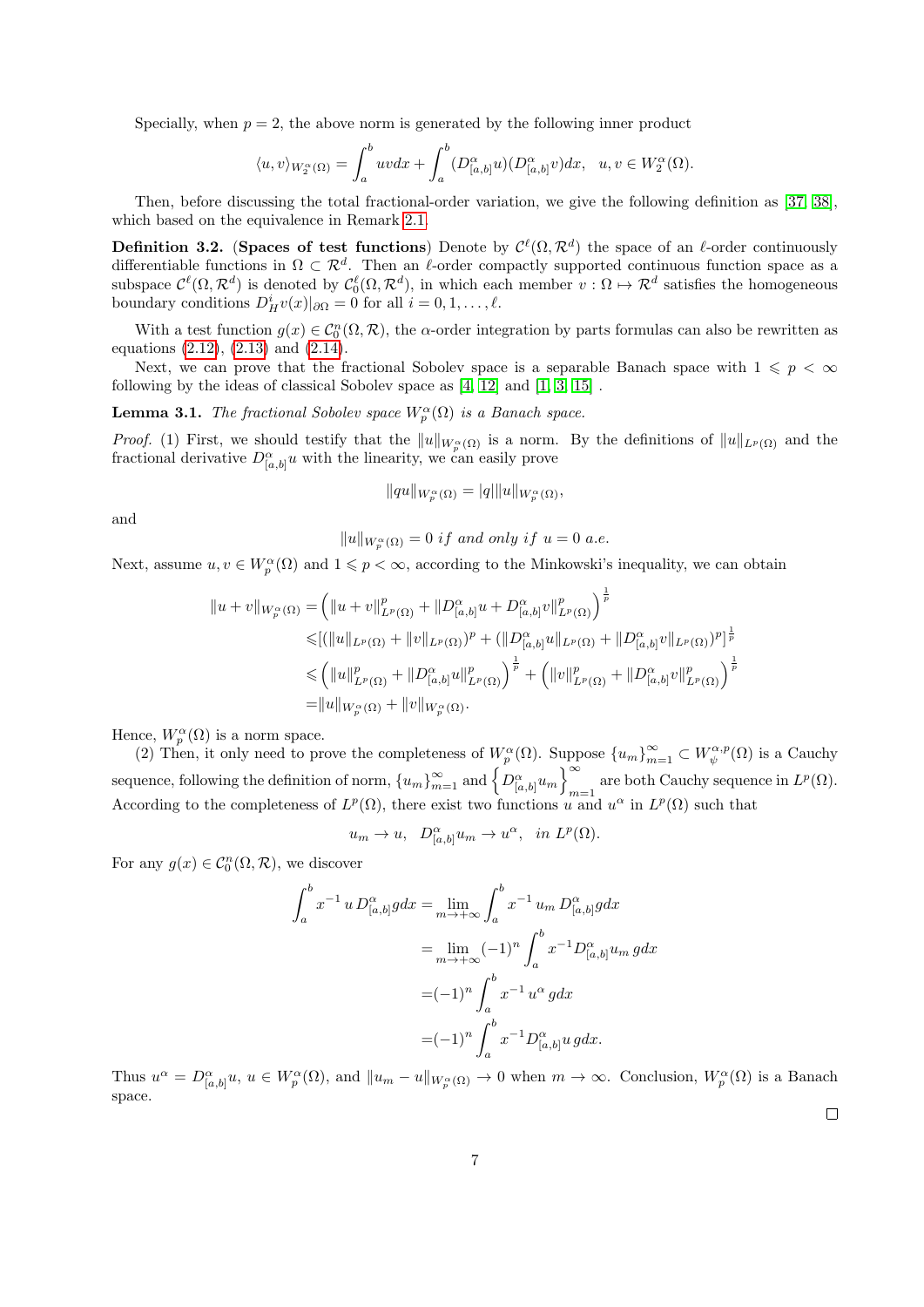**Lemma 3.2.** For all  $1 \leq p < \infty$ , the space  $W_p^{\alpha}(\Omega)$  is a separable space.

*Proof.* Let us consider the product space  $(L^p)^2 = L^p \times L^p$  endowed with the norm

$$
||(u,v)||_{(L^p)^2} = (||u||_{L^p}^p + ||v||_{L^p}^p)^{\frac{1}{p}}.
$$

Since  $1 \leq p < \infty$ , the space  $(L^p, \|\cdot\|_{L^p})$  is a separable space, therefor  $((L^p)^2, \|\cdot\|_{(L^p)^2})$  is also a separable space. We define  $O := \left\{ (u, D_{[a,b]}^{\alpha} u) \big| u \in W_p^{\alpha}(\Omega) \right\}$ . Obviously, O is a subspace of  $((L^p)^2, \|\cdot\|_{(L^p)^2})$  and then  $O$  is a separable space. Finally, defining the following mapping

$$
T: W_p^{\alpha}(\Omega) \to O \subset (L^p)^2
$$
  

$$
u \mapsto (u, D_{[a,b]}^{\alpha} u).
$$

We can prove that the mapping  $T$  is one to one, and

$$
||T(u)||_{(L^p)^2} = ||u||_{W_p^{\alpha}(\Omega)}.
$$

Consequently, the mapping T is isometric isomorphic to O, and then  $W_p^{\alpha}(\Omega)$  is separable space with respect to  $\|\cdot\|_{W^\alpha_p(\Omega)}$ .

Thus, when  $p = 2$ ,  $W_2^{\alpha}(\Omega)$  is a separable Hilbert space.

<span id="page-7-1"></span>Lemma 3.3. The following embedding result holds:

$$
W^{\alpha}_{2}(\Omega) \subset W^{\alpha}_{1}(\Omega).
$$

*Proof.* For any  $u \in W_2^{\alpha}(\Omega)$ , and using Hölder's inequality, we deduce

$$
||u||_{W_1^{\alpha}}^2(\Omega) = \left(\int_a^b |u| dx + \int_a^b |D_{[a,b]}^{\alpha} u| dx\right)^2
$$
  
\n
$$
\leq \left[\left(\int_a^b |u|^2 dx\right)^{\frac{1}{2}} \left(\int_a^b 1 dx\right)^{\frac{1}{2}} + \left(\int_a^b |D_{[a,b]}^{\alpha} u|^2 dx\right)^{\frac{1}{2}} \left(\int_a^b 1 dx\right)^{\frac{1}{2}}\right]^2
$$
  
\n
$$
= C \left[\left(\int_a^b |u|^2 dx\right)^{\frac{1}{2}} + \left(\int_a^b |D_{[a,b]}^{\alpha} u|^2 dx\right)^{\frac{1}{2}}\right]^2
$$
  
\n
$$
\leq C \left[\int_a^b |u|^2 dx + \int_a^b |D_{[a,b]}^{\alpha} u|^2 dx\right]
$$
  
\n
$$
= C ||u||_{W_2^{\alpha}}^2(\Omega),
$$

where C is only dependent on the size of  $\Omega$ . We therefore conclude  $||u||_{W_1^{\alpha}}(\Omega) \leq C||u||_{W_2^{\alpha}}(\Omega)$ , i.e.,  $u \in W_1^{\alpha}(\Omega)$ or  $W_2^{\alpha}(\Omega) \subset W_1^{\alpha}(\Omega)$ .

 $\Box$ 

In a conclusion, we can choose

$$
X=W^{\alpha}_2(\Omega),
$$

and total fractional variation as the additional regularization term R, i.e.,

<span id="page-7-0"></span>
$$
R(u) = \lambda \|u\|_{HFTV} = \lambda \int_a^b |D_{[a,b]}^{\alpha} u| dx, \tag{3.1}
$$

where  $\lambda$  is the regularization parameter.

 $\Box$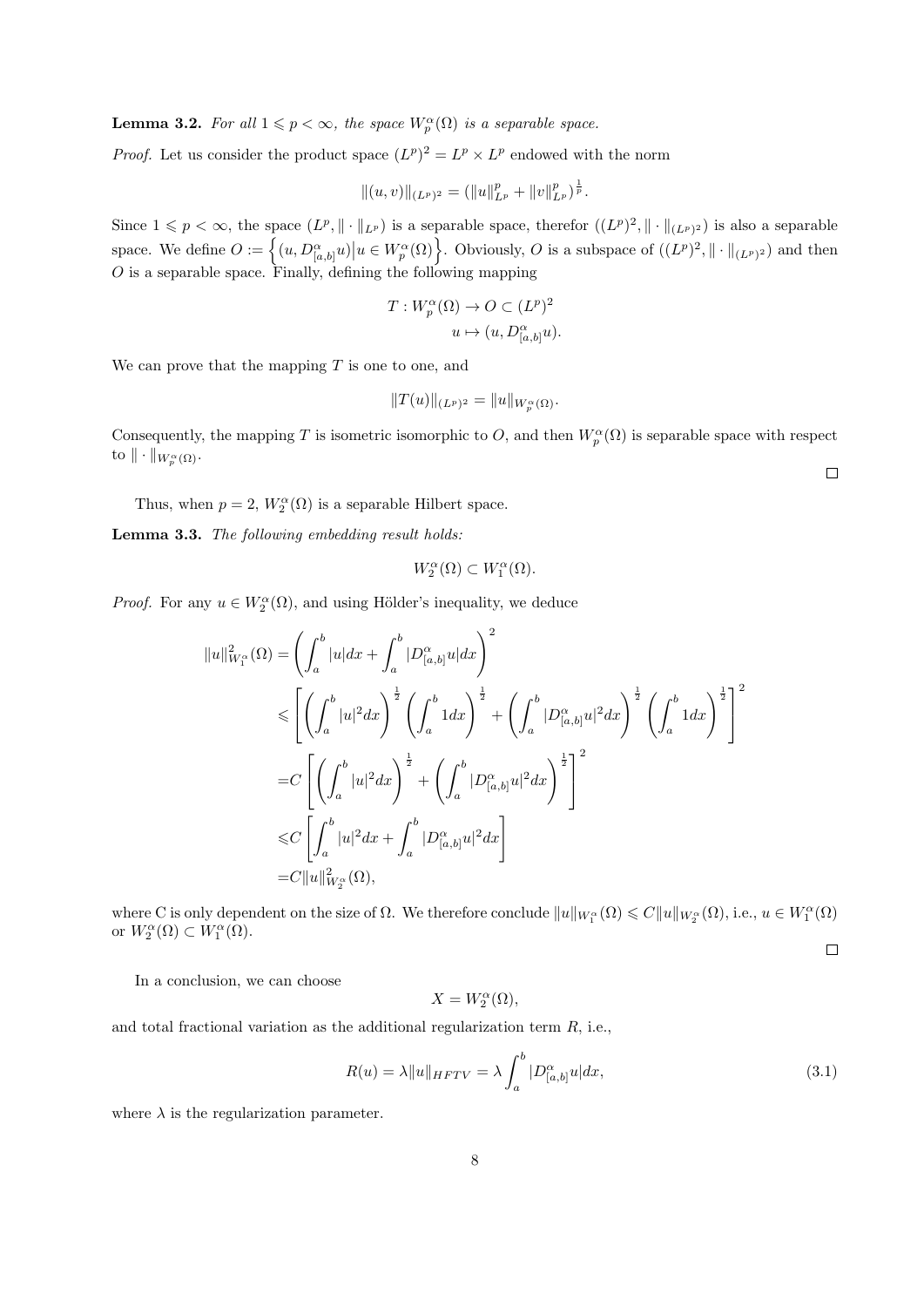### 3.2 Theoretical properties of the HFTG prior

In this subsection, we discuss the well-posedness and the finite dimensional approximation of the posterior distribution arising from the Bayesian inference with HFTG hybrid prior. The proofs are similar as [\[34\]](#page-20-2), thus we omits proofs here.

We assume that the forward operator  $G: W_2^{\alpha}(\Omega) \to \mathbb{R}^m$  satisfies the following assumptions as [\[26\]](#page-20-1):

#### <span id="page-8-0"></span>Assumption 3.1.

(i) for every  $\varepsilon > 0$  there exists  $M = M(\varepsilon) \in \mathbb{R}$  such that, for all  $u \in W_2^{\alpha}(\Omega)$ ,

$$
||G(u)||_{\Sigma}\leqslant \exp(\varepsilon||u||_{W_2^{\alpha}}^2(\Omega)+M),
$$

(ii) for every  $r > 0$ , there exists  $K = K(r) > 0$  such that, for all  $u_1, u_2 \in W_2^{\alpha}(\Omega)$  with  $\max \{||u_1||_{W_2^{\alpha}(\Omega)}, ||u_2||_{W_2^{\alpha}(\Omega)}\}$ r,

$$
||G(u_1) - G(u_2)||_{\Sigma} \leq K||u_1 - u_2||_{W_2^{\alpha}(\Omega)}.
$$

The Assumptions [3.1.](#page-8-0) about G can derive the bounds and Lipschitz properties of  $\Phi$  as Assumptions 2.6 in [\[26\]](#page-20-1). We shall show that the HFTG prior is well-behaved, i.e., there is a lemma about the additional regularization term R should holds as following.

<span id="page-8-1"></span>**Lemma 3.4.** Let  $R: W_2^{\alpha}(\Omega) \to \mathbb{R}^m$  defines as equation [\(3.1\)](#page-7-0). Then R satisfies the followings: (i) For all  $u \in W_2^{\alpha}(\Omega)$ , we have  $R(u) \geqslant 0$ .

(ii) For every  $r > 0$ , there exists  $K = K(r) > 0$  such that, for all  $u \in W_2^{\alpha}(\Omega)$  with  $||u||_{W_2^{\alpha}(\Omega)} < r, R(u) \leq K$ . (iii) For every  $r > 0$ , there exists  $L = L(r) > 0$  such that, for all  $u_1, u_2 \in W_2^{\alpha}(\Omega)$  with  $\max \{||u_1||_{W_2^{\alpha}(\Omega)}, ||u_2||_{W_2^{\alpha}(\Omega)}\}$ r,

$$
|R(u_1) - R(u_2)| \leq L \|u_1 - u_2\|_{W_2^{\alpha}(\Omega)}.
$$

*Proof.* (*i*): This property is trivial.

(*ii*): For all  $u \in W_2^{\alpha}(\Omega)$  and given  $r > 0$  with  $||u||_{W_2^{\alpha}(\Omega)} < r$ , from the Lemma [3.3,](#page-7-1) there exists a constant  ${\cal C}>0$  such that

$$
R(u) = \lambda \|u\|_{HFTV} \leqslant \lambda \|u\|_{W_1^{\alpha}(\Omega)} \leqslant \lambda C \|u\|_{W_2^{\alpha}(\Omega)} \leqslant \lambda Cr.
$$

So, we can choose  $K(r) = \lambda Cr$ .

(*iii*): For every  $r > 0$  and all  $u_1, u_2 \in W_2^{\alpha}(\Omega)$ , there is constant  $C > 0$  such that

$$
|R(u_1)-R(u_2)|=\lambda\|u_1-u_2\|_{HFTV}\leqslant \lambda\|u_1-u_2\|_{W_1^\alpha(\Omega)}\leqslant \lambda C\|u_1-u_2\|_{W_2^\alpha(\Omega)}.
$$

 $\Box$ 

When we choose  $L(r) = \lambda C$ , (*iii*) is proved. This proof is complete.

If  $\Phi$  satisfies Assumptions 2.6 in [\[26\]](#page-20-1) and Lemma [3.4](#page-8-1) holds respect to R, we can obtain that  $\Phi + R$  satisfies Assumptions 2.6 in [\[26\]](#page-20-1). As a conclusion, the probability measure  $\mu^y$  given by equation [\(1.5\)](#page-1-0) is well defined on  $W_2^{\alpha}(\Omega)$  and it is Lipschitz in the data y with respect to the Hellinger metric as following theorem.

**Theorem 3.5.** Let forward operator  $G: W_2^{\alpha}(\Omega) \to \mathbb{R}^m$  satisfies Lemma [3.4](#page-8-1) and  $R: W_2^{\alpha}(\Omega) \to \mathbb{R}^m$  is defined as [\(3.1\)](#page-7-0). For a given  $y \in \mathbb{R}^m$ ,  $\mu^y$  is given by equation [\(1.5\)](#page-1-0). Then we have the following: (i)  $\mu^y$  defined as equation [\(1.5\)](#page-1-0) is well defined on  $W_2^{\alpha}(\Omega)$ .

(ii)  $\mu^y$  is Lipschitz in the data y with respect to the Hellinger metric. specifically, if  $\mu^y$  and  $\mu^{y'}$  are two measures corresponding to data y and y' respectively, then for every  $r > 0$ , there exists  $C = C(r) > 0$  such that for all y,  $y' \in \mathbb{R}^m$  with  $\max \{ ||y||_{W_2^{\alpha}(\Omega)}, ||y'||_{W_2^{\alpha}(\Omega)} \} < r$ , we have

$$
d_{Hell}(\mu^y, \mu^{y'}) \leqslant C \|y - y'\|_{\Sigma}.
$$

Consequently the expectation of any polynomially bounded function  $f: W_2^{\alpha}(\Omega) \to E$  is continuous in y. Where, E is the Cameron-Martin space of the Gaussian measure  $\mu_0$  (see [\[26,](#page-20-1) [11\]](#page-19-2)), and the Hellinger metric with respect to meaasure  $\mu$  and  $\mu'$  is defined by

$$
d_{Hell}(\mu, \mu') = \sqrt{\frac{1}{2} \int_{\Omega} \big(\sqrt{\frac{d\mu}{d\nu}} - \sqrt{\frac{d\mu'}{d\nu}}\big)^2 d\nu}.
$$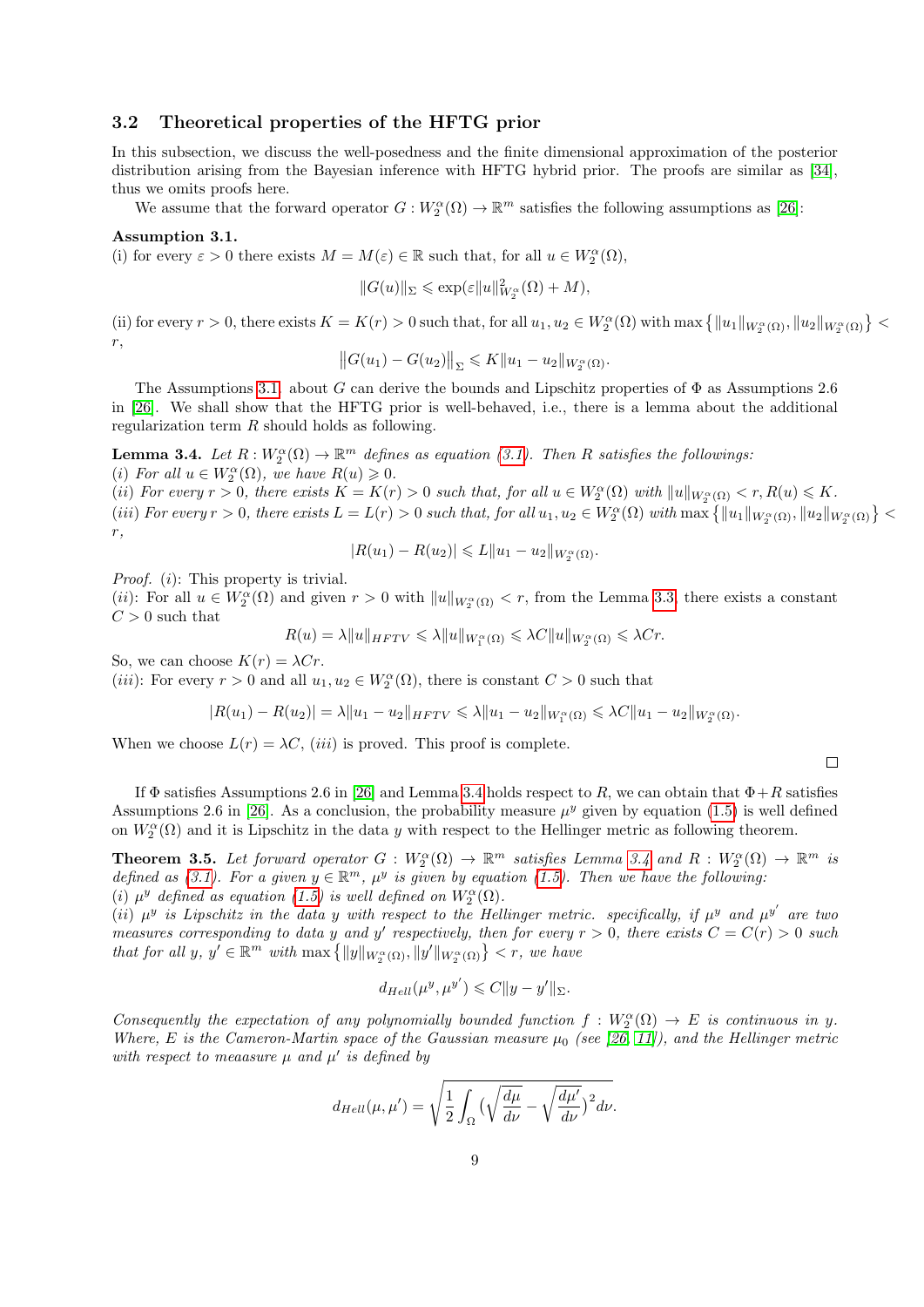The theorem as above is direct consequence of the fact that  $\Phi + R$  satisfies the assumption (2.6) in [\[26\]](#page-20-1) and so we omit the proof here. So far, theoretically, we have shown the validity of the HFTG prior. Next we will study the feasibility of the HFTG prior numerically and the finite dimensional approximation of posterior measure  $\mu^y$  is essential. In particular, we consider the following approximation in [\[34\]](#page-20-2):

$$
\frac{d\mu_{N_1,N_2}^y}{d\mu_0} \propto \exp(-\Phi_{N_1}(u) - R_{N_2}(u)),\tag{3.2}
$$

where,  $\Phi_{N_1}(u)$  is a  $N_1$  dimensional approximation of  $\Phi(u)$  with  $G_{N_1}$  being the  $N_1$  dimensional approximation of forward operator G and  $R_{N_2}(u)$  is a  $N_2$  dimensional approximation of  $R(u)$ . Then we can establish a approximation of posterior distribution  $\mu^y$  to  $\mu^y_{N_1,N_2}$  with respect to Hellinger metric. Since the proofs of the following Theorem [3.6](#page-9-0) and Corollary [3.7](#page-9-1) are similar as the ones in [\[34\]](#page-20-2). To make this paper self-contained, we give their proofs in the Appendix.

<span id="page-9-0"></span>**Theorem 3.6.** Assume that G and  $G_{N_1}$  satisfy assumption [3.1](#page-8-0) (i) with constants uniform in  $N_1$ , and R and  $R_{N_2}$  satisfy Lemma [3.4](#page-8-1) (i) and (ii) with constants uniform in  $N_2$ . Assume further for all  $\varepsilon > 0$ , there exist two sequences  $\{a_{N_1}(\varepsilon)\} > 0$  and  $\{b_{N_2}(\varepsilon)\} > 0$  which are both converge to zero, such that  $\mu_0(X_{\varepsilon}) \geq 1 - \epsilon$ , for all  $N_1, N_2$ .

$$
X_{\varepsilon} = \left\{ u \in W_2^{\alpha}(\Omega) \middle| |\Phi(u) - \Phi_{N_1}(u)| \leq a_{N_1}(\varepsilon), |R(u) - R_{N_2}(u)| \leq b_{N_2}(\varepsilon) \right\},\tag{3.3}
$$

Then we can obtain

$$
d_{Hell}(\mu^y, \mu^y_{N_1, N_2}) \to 0, \text{ as } N_1, N_2 \to +\infty.
$$
 (3.4)

Noting that  $W_2^{\alpha}(\Omega)$  is a separable Hilbert space, hence we can show the finite dimensional approximation of  $\mu^y$  to  $\mu^y$  without any additional assumptions, as following:

<span id="page-9-1"></span>**Corollary 3.7.** Let  $\{e_k\}_{k=1}^{\infty}$  be a complete orthogonal basis of  $W_2^{\alpha,\psi}(\Omega)$ . For all  $N \in \mathbb{N}$ , we define

$$
u_N = \sum_{k=1}^{N} \langle u, e_k \rangle e_k \tag{3.5}
$$

and

$$
\frac{d\mu_N^y}{d\mu_0} = \exp(-\Phi(u_N) - R(u_N)).
$$
\n(3.6)

Assume G satisfies Assumption [3.1](#page-8-0) and R is defined by  $(3.1)$ , then

$$
d_{Hell}(\mu^y, \mu^y_N) \to 0, \text{ as } N \to \infty. \tag{3.7}
$$

### <span id="page-9-3"></span>3.3 A discretization of the Hadamard fractional derivative

In this subsection, we discuss the behavior of this HFTG prior in numerically. In the numerical performance, the approximation of Hadamard fractional derivative is essential, and we present a discretization for the Hadamard fractional derivative based on the relationship between the classical Riemann-Liouville and Hadamard fractional derivative as following.

Remark 3.1. In [\[21\]](#page-19-15), we can know that there is a relationship between the classical Riemann-Liouville fractional derivative for left

$$
^{RL}D_{[a,x]}^{\alpha}f(x) := \frac{1}{\Gamma(n-\alpha)} \left(\frac{d}{dx}\right)^n \int_a^x \frac{f(t)dt}{(x-t)^{\alpha-n+1}},\tag{3.8}
$$

and the general Riemann-Liouville fractional derivative for left

<span id="page-9-2"></span>
$$
D_{[a,x]}^{\alpha,\psi} f(x) := \frac{1}{\Gamma(n-\alpha)} \left(\frac{1}{\psi'(x)} \frac{d}{dx}\right)^n \int_a^x \frac{\psi'(t) f(t) dt}{(\psi(x) - \psi(t))^{\alpha - n + 1}},
$$
(3.9)

which is described as following:

$$
D_{[a,x]}^{\alpha,\psi}f(x) = D_{[a,x]}^{\alpha,\psi}f(\psi^{-1}(s)) = {^{RL}}D_{[\psi(a),s]}^{\alpha}(f \circ \psi^{-1})(s), \text{ as } x = \psi^{-1}(s), s \in [\psi(a), \psi(b)].
$$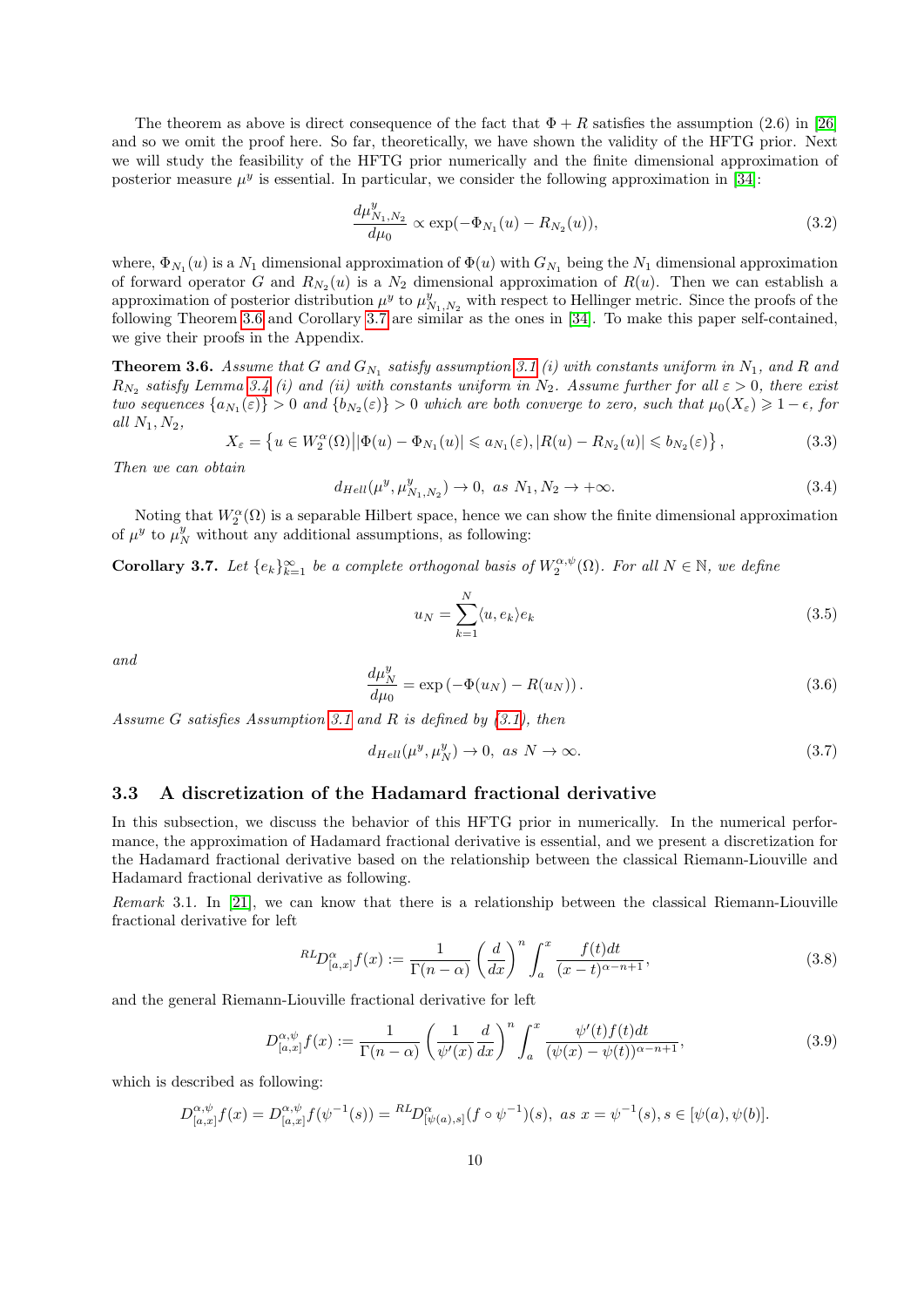The right fractional derivative has the similar relationship as the left:

$$
D_{[x,b]}^{\alpha,\psi}f(x) = D_{[x,b]}^{\alpha,\psi}f(\psi^{-1}(s)) = {^{RL}D_{[s,\psi(b)]}^{\alpha}}(f \circ \psi^{-1})(s), \text{ as } x = \psi^{-1}(s), s \in [\psi(a), \psi(b)].
$$

Then,

$$
D_{[a,b]}^{\alpha,\psi} f(x) = D_{[a,b]}^{\alpha,\psi} f(\psi^{-1}(s)) = {}^{RL}D_{[\psi(a),\psi(b)]}^{\alpha}(f \circ \psi^{-1})(s).
$$
\n(3.10)

When  $\psi(x) = \ln(x)$  in equation [\(3.9\)](#page-9-2), it will become the Hadamard fractional derivative.

Similar as the approximate approach of classical Riemann-Liouville fractional derivative in [\[32\]](#page-20-12), based on the relationship, the Hadamard fractional derivative can be approximated by followings. Let  $s_i$  $\psi(a)+jh, j=0,1,\ldots,N$  with  $x_j = \psi^{-1}(s_j)$  and the step size  $h = \frac{\psi(b)-\psi(a)}{N}$  $\frac{-\psi(a)}{N}$ , and let  $f_j$  be the approximation to  $(f \circ \psi^{-1})(s_j)$ . When  $0 < \alpha < 1$  and  $n = 1$ , the general Riemann-Liouville fractional derivative is approximated as follows:

$$
D_{[a,x]}^{\alpha,\psi} f(x_l) = {}^{RL}D_{[\psi(a),s]}^{\alpha}(f \circ \psi^{-1})(s_l) \approx \frac{1}{h^{\alpha}} \sum_{j=0}^{l} \omega_j f_{l-j},
$$

and

$$
D_{[x,b]}^{\alpha,\psi} f(x_l) = {}^{RL}D_{[s,\psi(b)]}^{\alpha} (f \circ \psi^{-1})(s_l) \approx \frac{1}{h^{\alpha}} \sum_{j=0}^{N-l} \omega_j f_{l+j},
$$

thus,

<span id="page-10-0"></span>
$$
D_{[a,b]}^{\alpha,\psi}u(x_l) = {}^{RL}D_{[\psi(a),\psi(b)]}^{\alpha}(f \circ \psi^{-1})(s_l) \approx \frac{1}{2h^{\alpha}} \left( \sum_{j=0}^{l} \omega_j f_{l-j} - \sum_{j=0}^{N-l} \omega_j f_{l+j} \right). \tag{3.11}
$$

When  $1 < \alpha < 2$  and  $n = 2$ , the general Riemann-Liouville fractional derivative is approximated as follows:

$$
D_{[a,x]}^{\alpha,\psi} f(x_l) = {}^{RL}D_{[\psi(a),s]}^{\alpha}(f \circ \psi^{-1})(s_l) \approx \frac{1}{h^{\alpha}} \sum_{j=0}^{l+1} \omega_j f_{l-j+1},
$$

and

$$
D_{[x,b]}^{\alpha,\psi} f(x_l) = {}^{RL}D_{[s,\psi(b)]}^{\alpha} (f \circ \psi^{-1})(s_l) \approx \frac{1}{h^{\alpha}} \sum_{j=0}^{N-l+1} \omega_j f_{l+j-1},
$$

therefore,

<span id="page-10-1"></span>
$$
D_{[a,b]}^{\alpha,\psi}u(x_l) = {}^{RL}D_{[\psi(a),\psi(b)]}^{\alpha}(f\circ\psi^{-1})(s_l) \approx \frac{1}{2h^{\alpha}} \left(\sum_{j=0}^{l+1} \omega_j f_{l-j+1} + \sum_{j=0}^{N-l+1} \omega_j f_{l+j-1}\right). \tag{3.12}
$$

Where  $l = 1, 2, \ldots, N-1$ ,  $\omega_0 = 1, \omega_j = (-1)^j \frac{\alpha(\alpha-1)\dots(\alpha-j+1)}{j!}$ , for  $j = 1, 2, \ldots, N$ . In fact, the coefficient has recursion formula as following:

$$
\omega_0 = 1, \ \omega_j = \left(1 - \frac{1 + \alpha}{j}\right)\omega_{j-1} \text{ for } j > 0.
$$

When we take the  $\psi(x) = \ln(x)$  in equation [\(3.9\)](#page-9-2), it will become the Hadamard fractional derivative. Meanwhile, specify the  $\psi(x) = \ln(x)$  in approximate scheme of the general Riemann-Liouville fractional derivative, we can obtain the approximation for the Hadamard fractional derivative.

## 4 Numerical algorithm and experiments

This section we will discuss the numerical implementation method of the Bayesian inference with respect to HFTG prior to capture the information from the posterior measure and the applications of this prior numerically.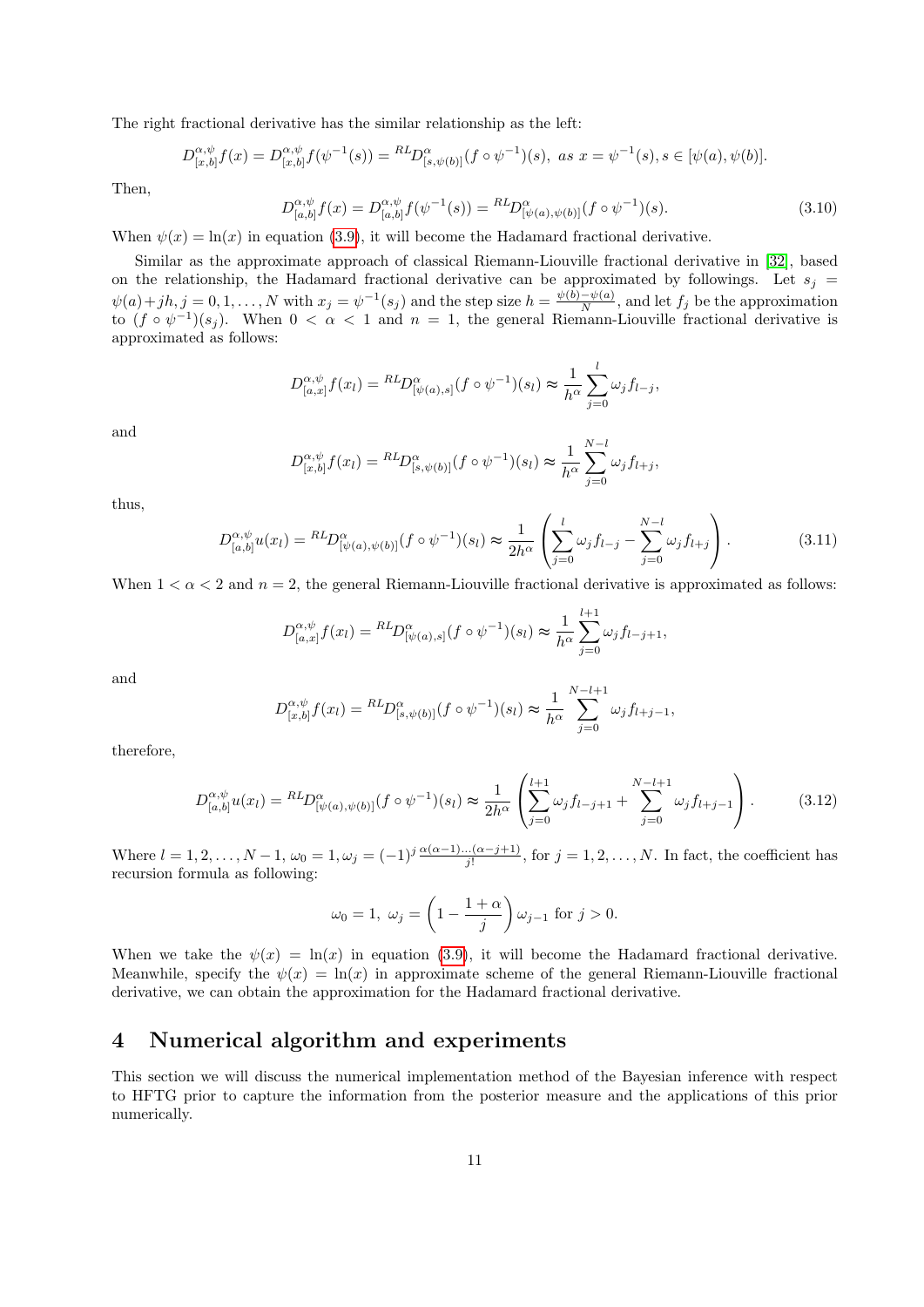#### 4.1 pCN algorithm

In general it is hard to obtain information from a probability measure in high dimensions. One useful approach to extracting information is to find a maximum a posteriori estimator, or MAP estimator, the other commonly used method for interrogating a probability measure in high dimensions is sampling. Markov chain Monte Carlo (MCMC) methods are widely used sampling methods in the Bayesian inference. In the algorithm implementation, we use the preconditioned Crank-Nicolson (pCN) MCMC algorithm to drawn samples from the posterior distribution  $\mu^y$  given by equation [\(1.5\)](#page-1-0), which developed in [\[11,](#page-19-2) [26,](#page-20-1) [9\]](#page-19-16), due to its dimension-independent properties. Therefore, for high dimensions, pCN algorithm provides a more robust and efficient technique than the standard MCMC approaches. Following is a brief introduction to pCN algorithms:

Give the propose by

$$
v = \sqrt{1 - \beta^2}u + \beta w,\tag{4.1}
$$

where v is the next propose situation, u is the current situation,  $\beta$  is a positive constant, and  $w \sim \mathcal{N}(0, \mathcal{C}_0)$ . The associated acceptance probability is given by

$$
a(u, v) = \min\{1, \exp[\Phi(u) + R(u) - \Phi(v) - R(v)]\}.
$$
\n(4.2)

The Algorithm [1](#page-11-0) is the detailed description of the pCN algorithm process.

<span id="page-11-0"></span>Algorithm 1 The preconditioned Crank-Nicolson (pCN) Algorithm

1: Initialize  $u^{(0)} \in W_2^{\alpha}(\Omega)$ ; 2: for  $i = 0$  to n do 3: Propose  $v^{(i)} = \sqrt{1 - \beta^2} u^{(i)} + \beta w^{(i)}, w^{(i)} \sim \mu_0;$ 4: Draw  $\theta \sim U[0, 1]$ 5: if  $\theta \leqslant a(u^{(i)}, v^{(i)})$  then 6:  $u^{(i+1)} = v^{(i)}$ ; 7: else 8:  $u^{(i+1)} = u^{(i)}$ ; 9: end if 10: end for

#### 4.2 Numerical Examples

In this subsection, we show some numerical results obtained by the HFTG prior for three types examples, two of which are linear problem, deconvolution problem and inverse source identification problems, and the other is nonlinear problem, the parameter identification by interior measurements. Then the salient and promising features of the HFTG prior can be illustrated from the results. All the numerical simulations are interest in  $0 < \alpha < 1$  and  $1 < \alpha < 2$ , i.e.,  $n = 1$  or  $n = 2$  in the definitions of fractional derivatives. Furthermore, we only consider four numerical results for the fractional fractional order  $\alpha = 0.1, 0.9, 1.1$ , and 1.9, and compare them to the results of TG prior. Here, the regularization parameter  $\lambda$  is manually chosen so that we obtain the optimal inversion results. Besides, averaging the estimate results of many times running, may reduce the erroneous influence which randomness brings.

#### <span id="page-11-2"></span>4.2.1 A Deconvolution Problem

The first problem is a simple deconvolution problem in image processing problem as [\[28\]](#page-20-3). Consider the Fredholm first kind integral equation of convolution type:

<span id="page-11-1"></span>
$$
g(x) = \int_{\Omega} k(x - x') f(x') dx' \stackrel{def}{=} (\mathcal{K}f)(x), \ x \in \Omega,
$$
\n(4.3)

here g represents the blurred image,  $f$  represents source term. The kernel  $k$  is given by following Gaussian kernel,

$$
k(x) = C \exp(-x^2/2r^2),
$$
\n(4.4)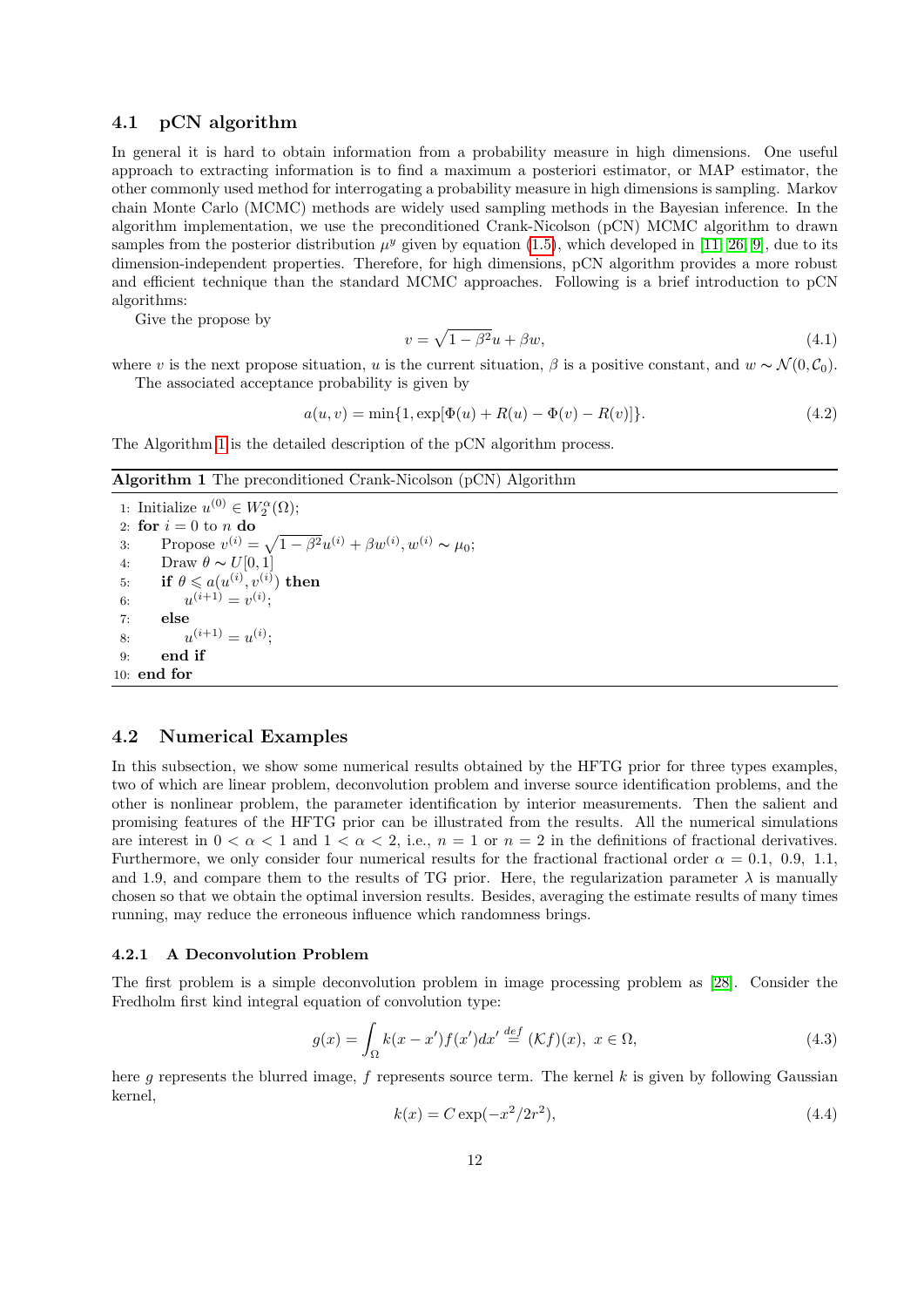where C and r are positive parameters with  $C = 1/(r)$ √  $(2\pi).$ 

The associated inverse problem is as following: Given the kernel  $k$  and the blurred image  $q$ , determine the source f. In this example, given  $\Omega = [1, 2]$ , the source f is defined by

$$
f(x) = \begin{cases} -16(x-1)(x-1.5), & 1 \le x \le 1.5; \\ 0.5, & 1.7 \le x \le 1.9; \\ 0, & otherwise. \end{cases}
$$

We can simply discretize equation [\(4.3\)](#page-11-1) to obtain a discrete linear system  $Kf = d$  by using left rectangle formula on a uniform grid in  $s = \ln(x)$  with  $N = 100$ ,  $s_j = jh$ ,  $j = 0, 1, ..., N$  with  $x_j = \exp(s_j)$  as section [3.3,](#page-9-3) and the  $K$  has entries

$$
[K]_{ij} = hC \exp\left(-\frac{(x_i - x_j)^2}{2r^2}\right), 1 \le i, j \le N,
$$

here, fixed  $r = 0.03$ . The noisy measured data y are generated by

$$
y = Kf + \eta,\tag{4.5}
$$

where  $\eta$  is the Gaussian random vector with a zero mean and 0.01 standard deviation.

Specifically, we choose the reference Gaussian prior to be  $\mathcal{N}(0, \mathcal{C}_0)$  and the covariance operator  $\mathcal{C}_0$  is given by

<span id="page-12-3"></span>
$$
c_0(x_1, x_2) = \gamma \exp\left[ -\frac{1}{2} \left( \frac{x_1 - x_2}{d} \right)^2 \right],
$$
\n(4.6)

where  $\gamma = 0.01$  and  $d = 0.02$  in the subsequent numerical experiment. For the FTG prior, we should use a finite dimensional formula and assume the prior density is

<span id="page-12-1"></span>
$$
p(f_N) \propto \exp(-\lambda \|f_N\|_{HFTV}),\tag{4.7}
$$

and the finite dimensional approximation for the Hadamard fractional derivative in  $||f_N||_{FTV}$  with the equations [\(3.11\)](#page-10-0) and [\(3.12\)](#page-10-1) for fractional order  $0 < \alpha < 1$  and  $1 < \alpha < 2$ . Moreover, we fix  $\beta = 0.03$  and extract  $2 \times 10^5$  samples from all posterior measure in the iterative process of pCN algorithm.

<span id="page-12-2"></span><span id="page-12-0"></span>

Figure 4.1: (a): The true solution and inversion solution: The legend  $f_{TG}$  represents TG prior inversion results, legend  $f_{true}$  represents the true solution, and the others represents HFTG prior inversion results with different fractional oreder  $\alpha$ . (b): HFTG prior with  $\alpha = 0.9$  compared with TG prior.

The numerical results for reconstructing the source term f with different fractional order  $\alpha$  calculated by the HFTG prior and TG prior are shown in Figure [4.1.](#page-12-0) For the HFTG prior, when  $\alpha = 0.1, 0.9, 1.1,$  and 1.9, the corresponding regularization parameters are  $\lambda = 0.01, 2, 0.1,$  and 0.0001 respectively, and for the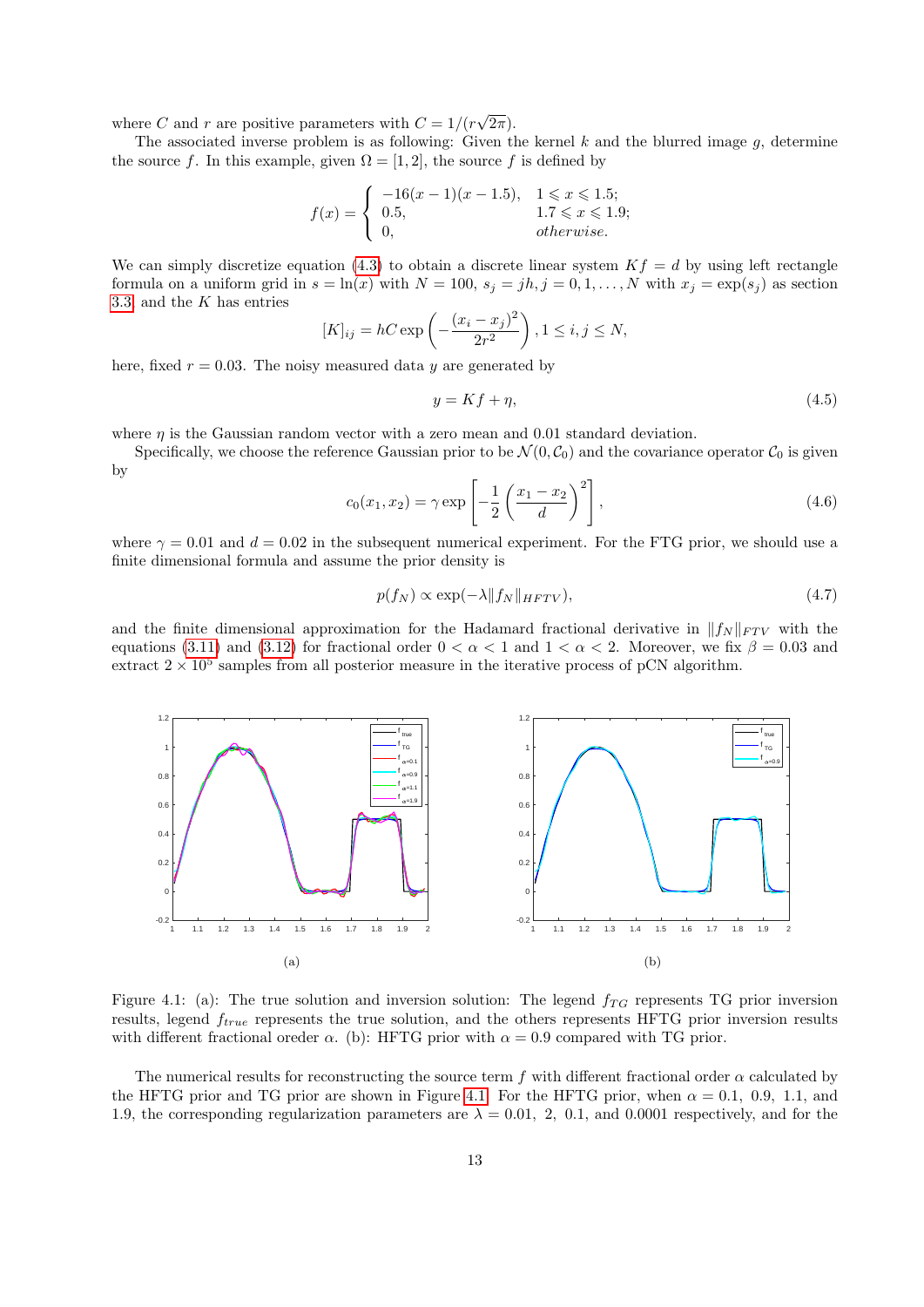TG prior, we choose  $\lambda = 2$ . The parameters in the Figure [4.1 \(b\)](#page-12-1) are the same as in the Figure [4.1 \(a\)](#page-12-2) with  $\alpha = 0.9$  and  $f_{TG}$ . We can see that the HFTG prior with various  $\alpha$  and TG prior are well approximations of the exact solution, which also indicates that the HFTG and TG prior is valid in a deconvolution problem.

It is worth noting that, from the Figure [4.1 \(b\),](#page-12-1) the results of HFTG prior with  $\alpha = 0.9$  are basically the same as the results of TG prior, while the results of  $\alpha = 1.1$  is different. These results are consistent with the findings reported in [\[17,](#page-19-7) [24\]](#page-19-8), that is when  $\alpha = n \in \mathbb{N}$ , the classical left and right Riemann-Liouville fractional derivatives are consistent with integer n order derivative  $f^{(n)}(x)$  and  $-f^{(n)}(x)$ . Hence when  $0 < \alpha < 1$  as  $\alpha \to 1^-$  and  $n = 1$ , the Riesz Riemann-Liouville fractional derivative is consistent with  $f'(x)$ , while when  $1 < \alpha < 2$  as  $\alpha \rightarrow 1_+$  and  $n = 2$ , will not so. There is the same reason of this phenomenon because of the relationship between Hadamard fractional derivative and classical Riemann-Liouville fractional derivative. Meanwhile, only when  $\alpha = 1$ , the scheme [\(3.11\)](#page-10-0) degenerates into the central difference for  $f'(x)$ . When  $\alpha = 0.1$  and 1.9 are far from 1, the results are more smooth compared with the result of TG prior.

<span id="page-13-0"></span>From the Table [1,](#page-13-0) we can see that the errors for the three different  $N$  look almost identical, suggesting that the results with the TG prior and FTG prior are independent of discretization dimensionality.

Table 1: The errors of TG prior and  $\alpha = 0.9$  with various N.

| N   | ТG     | $\alpha = 0.9$ |
|-----|--------|----------------|
| 80  | 0.0365 | 0.0383         |
| 160 | 0.0364 | 0.0378         |
| 320 | 0.0352 | 0.0373         |

Deconvolution problem is only a simple linear problem, in practice, the inverse problem should be more complex and ill-posed. Thus, we will use the HFTG prior to deal with more difficult problems in the next example.

#### <span id="page-13-2"></span>4.2.2 A Inverse source identification problem

In this example, we consider the source identification problem. Given the following initial-boundary value problem for the homogeneous heat equation

$$
\begin{cases}\n\frac{\partial u(x,t)}{\partial t} = \Delta u(x,t) + f(x), (x,t) \in \Omega \times (0,T], \\
u(x,t) = 0, (x,t) \in \partial\Omega \times (0,T], \\
u(x,0) = \varphi(x), x \in \Omega,\n\end{cases}
$$
\n(4.8)

<span id="page-13-1"></span>The corresponding inverse problem is to determine the heat source  $f$  from the final temperature measurement  $u(x,T)|_{x\in\Omega}$  with  $\Omega = [1,3]$  and  $T = 1$ . The initial temperature is given by

$$
u(x, 0) = \sin(\pi x) = \varphi(x), \quad x \in [1, 3],
$$

and the heat source defined by

$$
f(x) = \begin{cases} 5, & 1.15 \le x \le 1.35; \\ 5[\sin(6\pi x + \frac{\pi}{2}) + 1], & 1.5 \le x \le 2.5; \\ 5, & 2.65 \le x \le 2.85; \\ 0, & otherwise. \end{cases}
$$

We first solve the direct problem through the finite difference method (FDM) in [\[31\]](#page-20-13). In keeping with the discrete schemes in section [3.3,](#page-9-3) assume  $x = \exp(s)$  with  $x \in [a, b]$ , then  $s \in [\ln(a), \ln(b)]$ . The problem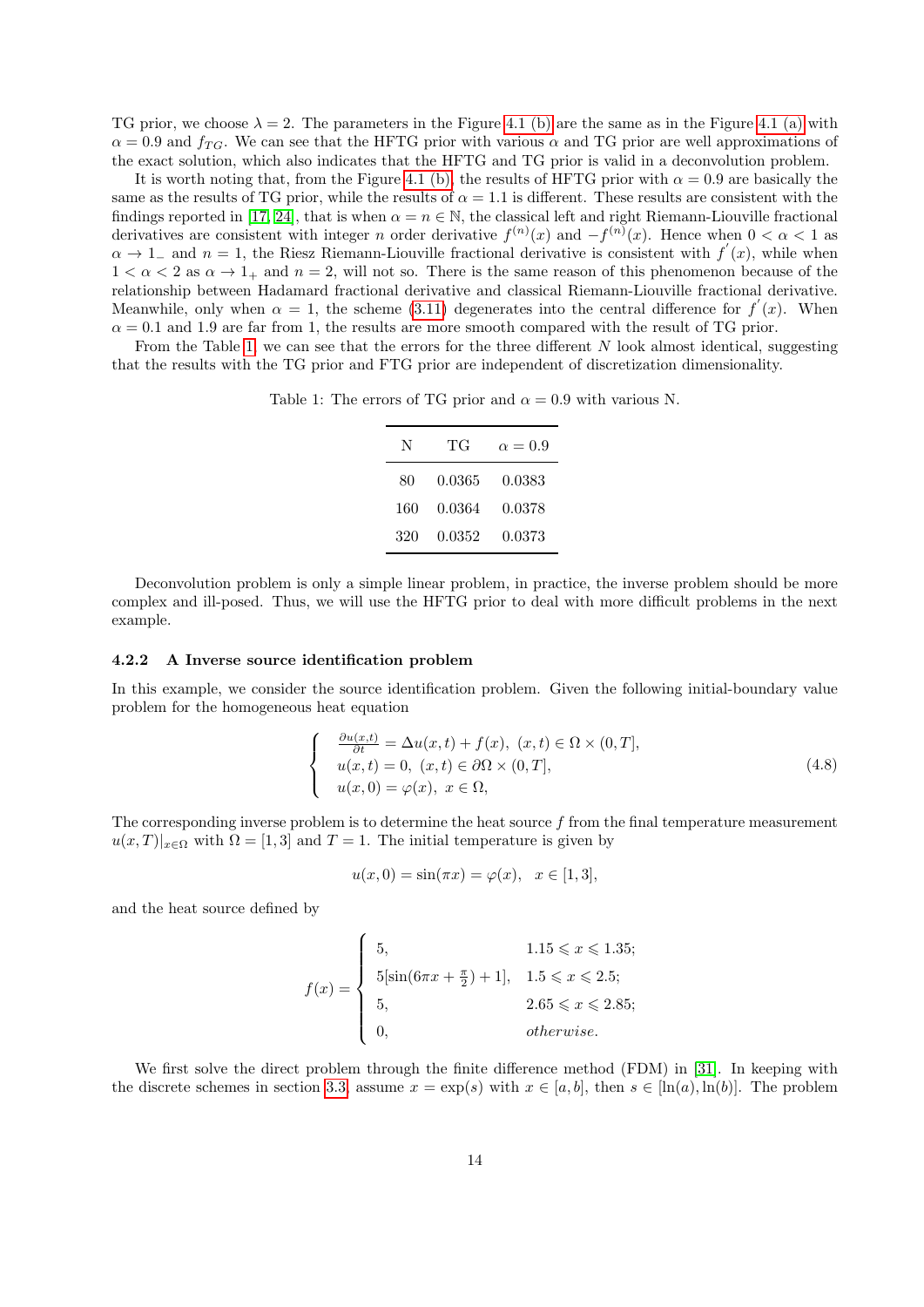<span id="page-14-0"></span>[\(4.8\)](#page-13-1) can rewrite as

$$
\frac{\partial u(\exp(s),t)}{\partial t} = \exp(-2s) \left[ \Delta u(\exp(s),t) - \frac{\partial u(\exp(s),t)}{\partial s} \right] \n+ f(\exp(s)), (\exp(s),t) \in \Omega \times (0,T], \nu(\exp(s),0) = \varphi(\exp(s)), \exp(s) \in \Omega, \nu(\exp(s),t) = 0, (\exp(s),t) \in \partial\Omega \times (0,T],
$$
\n(4.9)

Applying the same ideas discretize the problem [\(4.9\)](#page-14-0) on a uniform grid in s with the Crank-Nicolson method and the notations in [\[31\]](#page-20-13),

$$
\frac{u(\exp(s), t + \Delta t) - u(\exp(s), t)}{\Delta t} = \exp(-2s) \left[ \theta_0(\Delta u|_{t + \Delta t}) + (1 - \theta_0)(\Delta u|_t) \right]
$$

$$
- \exp(-2s) \left[ \theta_1(Du|_{t + \Delta t}) + (1 - \theta_1)(Du|_t) \right] + f,
$$

where  $0 \le \theta_0, \theta_1 \le 1$ ,  $\Delta t$  is the equally stepsize of time.  $\Delta u$  and  $Du$  are both discretized by second order cental difference scheme.

Then the inverse problem of [\(4.9\)](#page-14-0) has been reduced to solving the following linear system

$$
Af = b.\t\t(4.10)
$$

The observed data  $y$  are subject to noise, thus we have

 $\sqrt{ }$  $\int$ 

 $\overline{\mathcal{L}}$ 

<span id="page-14-2"></span>
$$
y = Af + \eta,
$$

<span id="page-14-1"></span>where  $\eta$  is the Gaussian observed noise with  $\eta \sim \mathcal{N}(0, 0.001^2)$ .

<span id="page-14-3"></span>

Figure 4.2: (a): The true solution and inversion solution: The legend  $f_{TG}$  represents TG prior inversion results, legend  $f_{true}$  represents the true solution, and the others represents HFTG prior inversion results with different fractional oreder  $\alpha$ . (b): HFTG prior with  $\alpha = 0.9$  compared with TG prior.

We take  $\theta = \theta_0 = \theta_1 = \frac{1}{2}$  and the number of uniform grids discrete in space and time is  $M = 200$  and  $N = 120$ , respectively. For the HFTG prior, the discretization of the Hadamard fractional derivative is the same as equation [\(3.11\)](#page-10-0) and [\(3.12\)](#page-10-1) with  $0 < \alpha < 1$  and  $1 < \alpha < 2$ . For the reference Gaussian prior measure, the covariance is same as equation [\(4.6\)](#page-12-3) with  $\gamma = 0.5$  and  $d = 0.03$ . In order to ensure the reliability of the inference, we draw  $10^6$  samples from the posterior measure and  $2.5 \times 10^5$  samples are used in the burn-in period with  $\beta = 0.02$  for pCN algorithm.

The numerical results for reconstructing the heat source f with different fractional order  $\alpha$  calculated by the HFTG prior and TG prior are shown in Figure [4.2.](#page-14-1) For the HFTG prior, when  $\alpha = 0.1, 0.9, 1.1,$  and 1.9, the corresponding regularization parameters are  $\lambda = 0.001$ , 0.06, 0.008, and 0.0002 respectively, and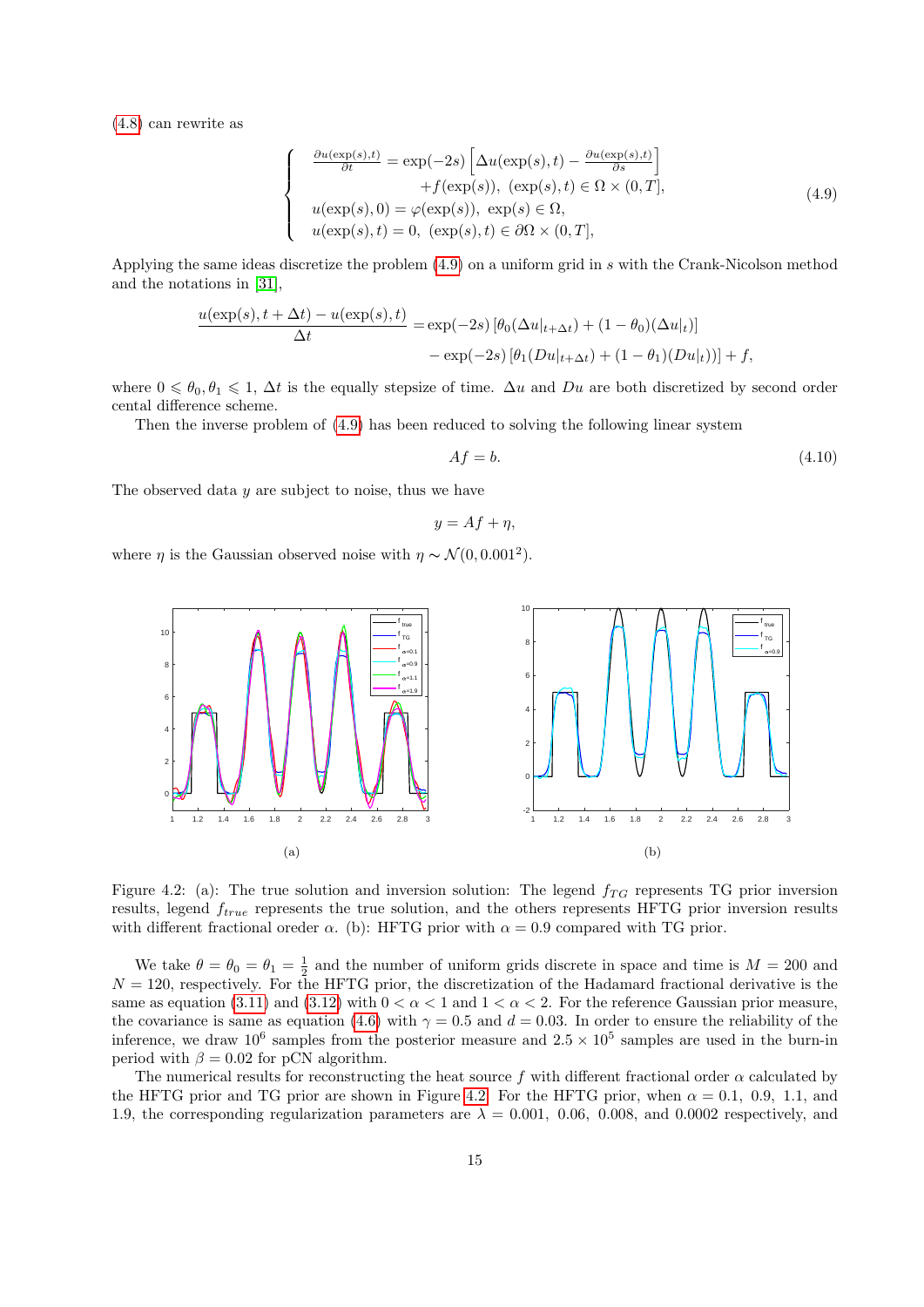for the TG prior, we choose  $\lambda = 0.08$ . The parameters in the Figure [4.2 \(b\)](#page-14-2) are the same as in the Figure [4.2 \(a\)](#page-14-3) with  $\alpha = 0.9$  and  $f_{TG}$ .

From the Figure [4.2,](#page-14-1) we can see that the advantages of different priors are more clear. For the TG prior, the results suffers from the staircase artifact in smooth due to the fact that the TV is local operator, but well approximate the flat. Nevertheless, the reconstruction with HFTG priors can overcome the weakness of TG prior because of that the HFTV is a non-local operator, but have blurry effect on the edges since it is less sensitive to edge than TV. For  $\alpha = 0.9$ , the result of HFTG prior is basic consistent with that of TG prior and the others are smoother than TG prior, which also similar to deconvolution problem [4.2.1.](#page-11-2)

This example is a linear problem but with a complex reconstruction truth, so that the inverse results are slightly worse than the first example. Also, we can see that the results of all methods for different priors are agree better with the true solution, which shows that all the priors of Bayesian inference methods are behaved well. The next we will consider a nonlinear inverse problem, which should be more ill-posed, to further appraise the behaviour of the HFTG prior.

#### 4.2.3 The parameter identify by interior measurement problem

In this example, we consider the nonlinear problem of identifying the parameter  $q$  in the Dirichlet boundary value problem as following

<span id="page-15-0"></span>
$$
\begin{cases}\n-\Delta u + qu = f, & \text{in } \Omega, \\
u = 0, & \text{on } \partial \Omega.\n\end{cases}
$$
\n(4.11)

The backward problem: Giving the source  $f$ , recover the coefficient  $q$  from the measurements of the interior Neumann value  $g = \frac{\partial u}{\partial n}|_{\Omega \setminus \partial \Omega}$ . Similar to [\[13\]](#page-19-17), we can define a nonlinear forward operator G with  $G(q) = g$ . In this numerical example, we take  $\Omega = [1, 3]$ , and the source f is given by

$$
f(x) = q(x)(x - 1)(x - 3) - 2,
$$

and the true solution  $q$  of the inverse problem is a piecewise smooth function, defined as following

$$
q(x) = \begin{cases} 0.8, & 1.3 \leq x < 1.6, \\ 1.4, & 1.6 \leq x < 1.8, \\ 13(x - 1.8)(x - 2.2) + 1.4, & 1.8 \leq x < 2.2, \\ 1.4, & 2.2 \leq x < 2.4, \\ 0.8, & 2.4 \leq x < 2.7, \\ 0, & otherwise. \end{cases}
$$

Applying the same way to section [4.2.2,](#page-13-2) and do the transformation  $x = \ln(s)$  for problem [\(4.11\)](#page-15-0) and then apply the equidistance discretization in variable s with  $N = 200$  and the second order centered difference scheme to the equation after relevant transformation of problem [\(4.11\)](#page-15-0). Thus, the forward problem can be solved by the FDM and the observed data y will be generated by the synthetic exact data  $G(q)$  added the observed Gaussian noise  $\eta$ , i.e.,

$$
y = G(q) + \eta.
$$

For the HFTG prior, the discretization of the Hadamard fractional derivative is the same as equation [\(3.11\)](#page-10-0) and [\(3.12\)](#page-10-1) with  $0 < \alpha < 1$  and  $1 < \alpha < 2$ . For the reference Gaussian prior measure, the covariance is same as equation [\(4.6\)](#page-12-3) with  $\gamma = 0.01$  and  $d = 0.03$ .

In this numerical simulations, we take the noise as  $\eta \sim \mathcal{N}(0, 0.001^2)$ . For the HFTG prior, the dis-cretization of the Hadamard fractional derivative is the same as equation [\(3.11\)](#page-10-0) and [\(3.12\)](#page-10-1) with  $0 < \alpha < 1$ and  $1 < \alpha < 2$ , and for the Gaussian measure, the covariance is again given by equation [\(4.6\)](#page-12-3) with  $\gamma = 1$ and  $d = 0.04$ . We choose to draw  $10^5$  samples from the posterior with pCN algorithm and set  $\beta = 0.01$  in Algorithm [1.](#page-11-0)

The numerical results for reconstructing the coefficient q with different fractional order  $\alpha$  calculated by the HFTG prior and TG prior are shown in Figure [4.3.](#page-16-0) For the HFTG prior, when  $\alpha = 0.1, 0.9, 1.1,$  and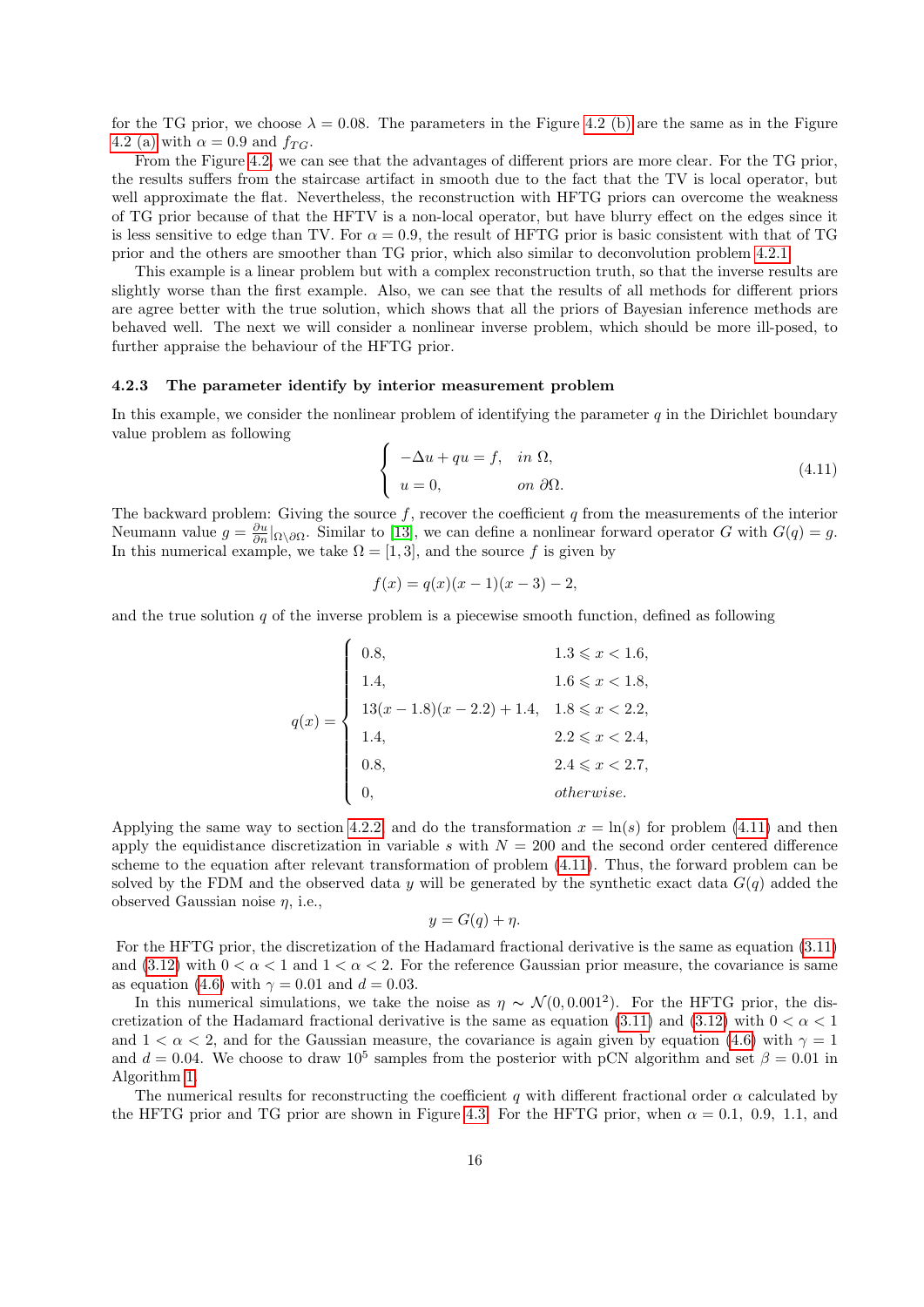<span id="page-16-2"></span><span id="page-16-0"></span>

<span id="page-16-1"></span>Figure 4.3: (a): The true solution and inversion solution: The legend  $f_{TG}$  represents TG prior inversion results, legend  $f_{true}$  represents the true solution, and the others represents HFTG prior inversion results with different fractional oreder  $\alpha$ . (b): HFTG prior with  $\alpha = 0.9$  compared with TG prior.

1.9, the corresponding regularization parameters are  $\lambda = 0.08, 2, 0.05,$  and 0.001 respectively, and for the TG prior, we choose  $\lambda = 2$ . The parameters in the Figure [4.3 \(b\)](#page-16-1) are the same as in the Figure [4.3 \(a\)](#page-16-2) with  $\alpha = 0.9$  and  $f_{TG}$ .

The Figure [4.3](#page-16-0) shows that the HFTG prior is behaved well in smooth piece and a little worst in discontin-uous pieces compared with TG prior. However, in Figure [4.3 \(b\),](#page-16-1) when  $\alpha = 0.9$ , the results of HFTG prior and TG prior are roughly the same. This features are showing no difference with the previous instances. In addition, we can see that the results of all the different prior can approximate the true function, indicating the posterior distributions derived by all the prior are well behaved. Thus, this suggests that the HFTG prior is feasible and reasonable.

## 5 Inclusion

Throughout this paper, we investigate an infinite-dimensional Bayesian inference method based on a Hadamard fractional total variation-Gaussian (HFTG) prior. We first specify the fractional Sobolev space  $W_2^{\alpha}$  as the space of unknown functions  $X$ , and the Hadamard fractional total variation as the additional regularization term, which construct the HFTG prior. Then the well-posedness and finite-dimensional approximation of the posterior measure of the Bayesian inversion with this prior has been obtained under the particular assumption for the forward operator and the property of fractional total variation. Finally, we use the pCN algorithm to implement the sampling from the posterior distribution in the Bayesian inference with respect to the HFTG prior. The numerical results show that the HFTG prior is effective and behaved well on avoiding step effects and capturing the detailed texture of the image. We believe that the HFTG prior can be used to many other inverse problems, such as scattering inverse problem and so on, which is our research interest in future.

## 6 Acknowledgements

The work described in this paper was supported by the NSF of China (11301168) and NSF of Hunan (2020JJ4166).

# 7 Appendix

Proof of Theorem [3.6:](#page-9-0)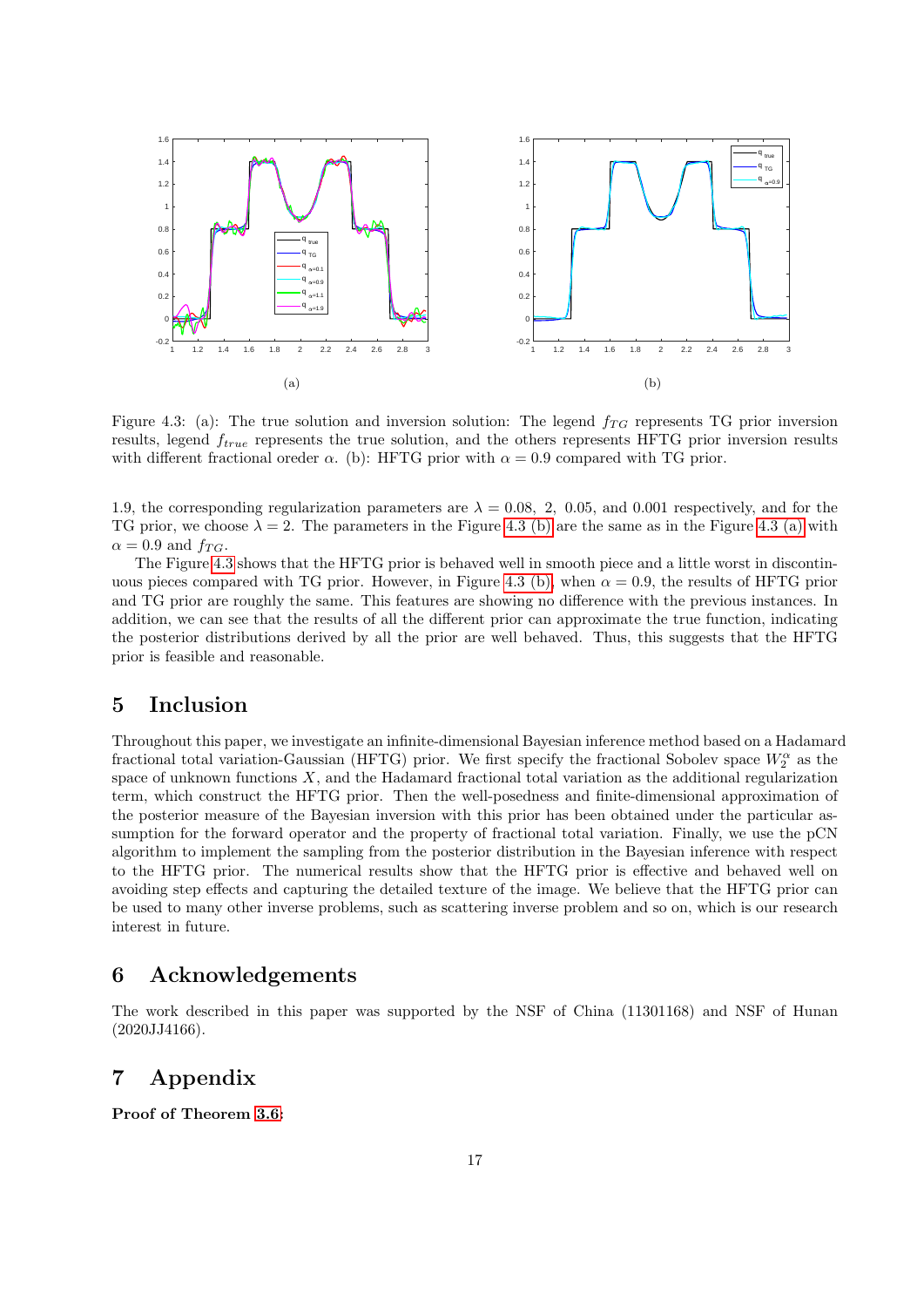Proof. Set  $X = W_2^{\alpha}(\Omega)$ , for  $\forall r > 0$ ,  $\exists K_1 = K_1(r) > 0$ ,  $K_2 = K_2(r) > 0$  such that, for all  $u \in X$ with  $||u||_X < r$ , and satisfies:  $\Phi(u) \leq K_1$ ,  $R(u) \leq K_2$ . Throughout the proof, the constant C changes from occurrence to occurrence. Let  $r = ||y||_{\Sigma}$  and  $K(r) = K_1(r) + K_2(r)$ , then it is easy to see that the normalization constant  $Z$  for  $\mu^y$  satisfies,

$$
Z \geqslant \int_{\{\|u\|_X < r\}} \exp(-K(r))\mu_0(\mathrm{d}u) = \exp(-K(r))\mu_0\{\|u\|_X < r\} = C.
$$

Similarly, one can show the normalization constant for  $\mu_{N_1,N_2}^y$  also satisfies  $Z_{N_1,N_2} \geq C$ . Moreover, for  $\forall \varepsilon \in (0,1),$ 

$$
|Z - Z_{N_1, N_2}| \leq \int_X |\exp(-\Phi(u) - R(u)) - \exp(-\Phi_{N_1}(u) - R_{N_2}(u))| d\mu_0(u)
$$
  
\n
$$
\leq \int_{X \setminus X_{\varepsilon}} \mu_0(du) + \int_{X_{\varepsilon}} |\Phi(u) - \Phi_{N_1}(u)| \mu_0(du) + \int_{X_{\varepsilon}} |R(u) - R_{N_2}(u)| \mu_0(du)
$$
  
\n
$$
\leq \varepsilon + a_{N_1}(\varepsilon) + b_{N_2}(\varepsilon).
$$

By the definition of Hellinger distance, it finds

$$
2d_{\text{Hell}}(\mu^y, \mu^y_{N_1, N_2})^2 = \int_X \left( \sqrt{\frac{d\mu^y}{d\mu_0}} - \sqrt{\frac{d\mu^y_{N_1, N_2}}{d\mu_0}} \right)^2 \mu_0(du)
$$
  
= 
$$
\int_X (Z^{-\frac{1}{2}} \exp(-\frac{1}{2}\Phi(u) - \frac{1}{2}R(u)) - Z^{-\frac{1}{2}}_{N_1, N_2} \exp(-\frac{1}{2}\Phi_{N_1}(u) - \frac{1}{2}R_{N_2}(u)))^2 \mu_0(du)
$$
(7.1)  
\$\leq I\_1 + I\_2 + I\_3\$,

where

$$
I_1 = \int_{X \setminus X_{\varepsilon}} \left(\frac{1}{\sqrt{Z}} \exp\left(-\frac{1}{2}\Phi(u) - \frac{1}{2}R(u)\right) - \frac{1}{\sqrt{Z_{N_1,N_2}}} \exp\left(-\frac{1}{2}\Phi_{N_1}(u) - \frac{1}{2}R_{N_2}(u)\right)\right)^2 \mu_0(\mathrm{d}u),
$$
  
\n
$$
I_2 = \frac{2}{Z} \int_{X_{\varepsilon}} \left(\exp\left(-\frac{1}{2}\Phi(u) - \frac{1}{2}R(u)\right) - \exp\left(-\frac{1}{2}\Phi_{N_1}(u) - \frac{1}{2}R_{N_2}(u)\right)\right)^2 \mu_0(\mathrm{d}u),
$$
  
\n
$$
I_3 = 2|Z^{-\frac{1}{2}} - (Z_{N_1,N_2})^{-\frac{1}{2}}|^2 \int_{X_{\varepsilon}} \exp\left(-\Phi_{N_1}(u) - R_{N_2}(u)\right) \mu_0(\mathrm{d}u).
$$

Actually, we can show

$$
I_1 \leqslant \int_{X \setminus X_{\varepsilon}} (2C^{-\frac{1}{2}})^2 \mu_0(\mathrm{d}u) \leq C\varepsilon,
$$
  
\n
$$
I_2 \leqslant \frac{2}{C} \int_{X_{\varepsilon}} (a_{N_1}(\varepsilon) + b_{N_2}(\varepsilon))^2 \mu_0(\mathrm{d}u) \leq C(a_{N_1}(\varepsilon) + b_{N_2}(\varepsilon))^2,
$$
  
\n
$$
I_3 \leqslant C(Z^{-3} \wedge (Z_{N_1,N_2})^{-3})|Z - Z_{N_1,N_2}|^2 \int_{X_{\varepsilon}} \mu_0(\mathrm{d}u) = C(\varepsilon + a_{N_1}(\varepsilon) + b_{N_2}(\varepsilon))^2.
$$

It implies that

$$
2d_{\text{Hell}}^2(\mu^y, \mu^y_{N_1, N_2}) \le C(\varepsilon + \varepsilon^2 + (a_{N_1}(\varepsilon) + b_{N_2}(\varepsilon))^2 + \varepsilon (a_{N_1}(\varepsilon) + b_{N_2}(\varepsilon))),
$$

here C is a constant independent of  $N_1, N_2$ . Let  $N_1, N_2 \rightarrow +\infty$ , we have that

$$
\lim_{N_1,N_2\to+\infty} 2d_{\mathrm{Hell}}(\mu,\mu_{N_1,N_2})^2 \leq C(\varepsilon + \varepsilon^2),
$$

for any  $\varepsilon > 0$ . Hence,

$$
\lim_{N_1,N_2 \to +\infty} d_{\text{Hell}}(\mu^y, \mu^y_{N_1,N_2}) = 0.
$$

 $\Box$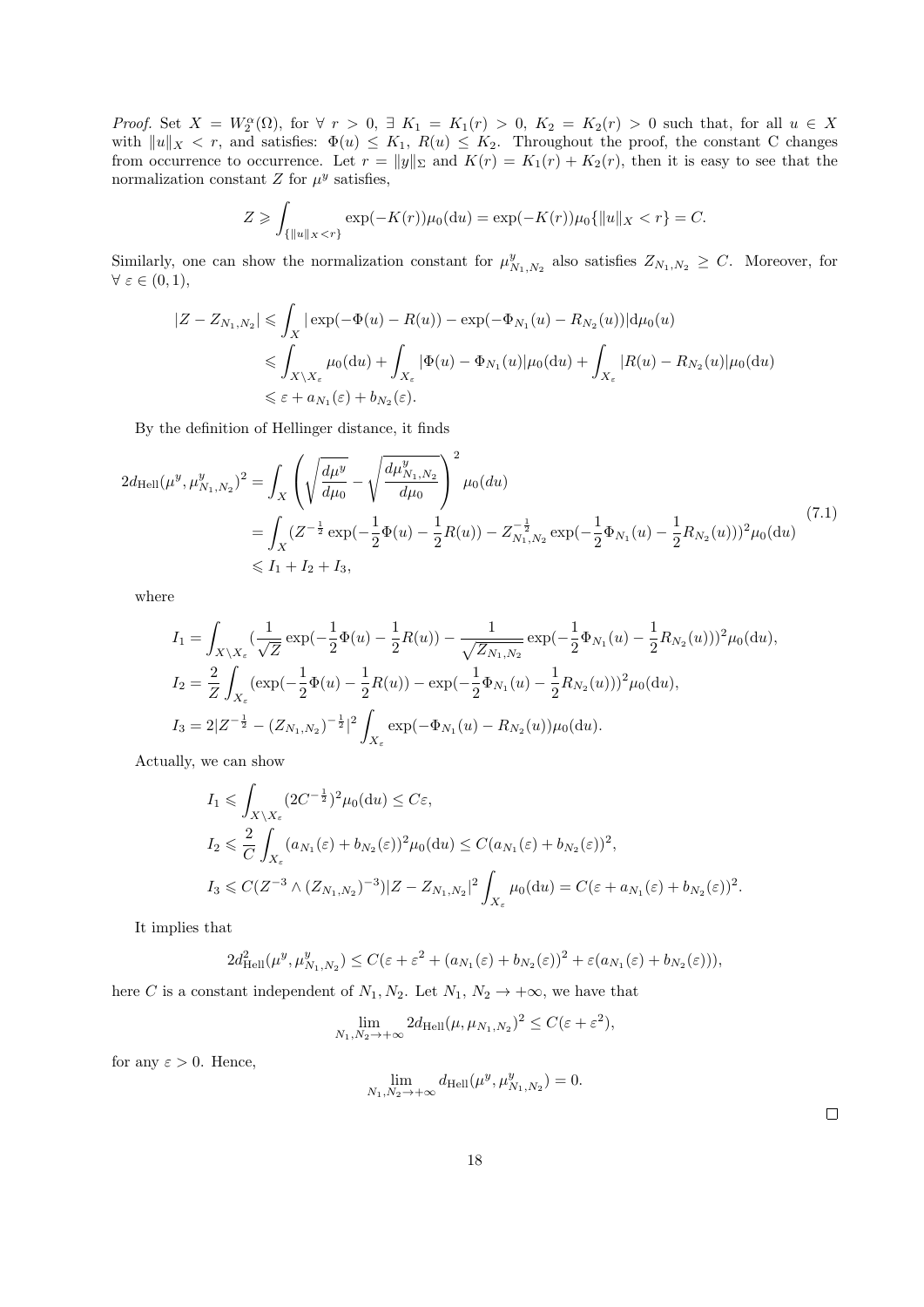#### Proof of Corollary [3.7:](#page-9-1)

*Proof.* Set  $X = W_2^{\alpha, \psi}(\Omega)$  and

$$
a_N = \mathbb{E} ||u - u_N||_X^2 = \sum_{k=N+1}^{\infty} \mathbb{E} |\langle u, e_k \rangle|^2.
$$

Notice  $\mathcal{C}_0$  is in the trace class, then  $a_N \to 0$  as  $N \to \infty$ . By using Markov's inequality, it finds, for  $\forall \varepsilon > 0$ and  $\forall N \in \mathbb{N}$ .

$$
\mu_0(\{\|u - u_N\|_X > \sqrt{\frac{2a_N}{\epsilon}}\}) \le \frac{1}{2}\varepsilon. \tag{7.2}
$$

For above  $\varepsilon$ ,  $\exists r_{\varepsilon}$  such that  $\mu_0(\{u \in X \mid ||u||_X > r_{\varepsilon}\}) < \frac{1}{2}\varepsilon$ . Clearly, for  $\forall N \in \mathbb{N}$ ,

$$
\mu_0(\{u \in X \mid ||u||_X \le r_\varepsilon, ||u - u_N||_X \le \sqrt{\frac{2a_N}{\varepsilon}}\}) \ge 1 - \varepsilon.
$$

Setting  $\widetilde{X} = \{u \in X \mid ||u||_X \le r_\varepsilon, ||u - u_N||_X \le \sqrt{\frac{2a_N}{\varepsilon}}\}.$ 

Since G satisfies the Assumptions [3.1,](#page-8-0) the  $\overrightarrow{\Phi}$  satisfies Assumptions 2.6 in [\[26\]](#page-20-1) and R defines by Equation [\(3.1\)](#page-7-0), it follows that there are constants  $L_{\varepsilon}^{\Phi}, L_{\varepsilon}^{R} > 0$ , such that for  $\forall u \in \widetilde{X}$ ,

$$
|\Phi(u) - \Phi(u_N)| \le L_{\varepsilon}^{\Phi} \|u - u_N\|_X \le L_{\varepsilon}^{\Phi} \sqrt{\frac{2a_N}{\varepsilon}},
$$
  

$$
|R(u) - R(u_N)| \le L_{\varepsilon}^R \|u - u_N\|_X \le L_{\varepsilon}^R \sqrt{\frac{2a_N}{\varepsilon}}.
$$

it is easy to see  $L_{\varepsilon}^{\Phi} \sqrt{\frac{2a_N}{\varepsilon}}, L_{\varepsilon}^R \sqrt{\frac{2a_N}{\varepsilon}} \to 0$  as  $N \to \infty$ . As,

$$
\widetilde{X} \subset X_{\varepsilon} = \{ u \in X \mid |\Phi(u) - \Phi(u_N)| \le L_{\varepsilon}^{\Phi} \sqrt{\frac{2a_N}{\varepsilon}}, \, |R(u) - R(u_N)| \le L_{\varepsilon}^R \sqrt{\frac{2a_N}{\varepsilon}} \},
$$

it deduces  $\mu_0(X_\varepsilon) \geq 1 - \varepsilon$ , and by using Theorem [3.6,](#page-9-0)

$$
d_{\text{Hell}}(\mu^y, \mu^y_N) \to 0, \text{ as } N \to \infty.
$$

# References

- <span id="page-18-3"></span>[1] O. P. Agrawal, Fractional variational calculus in terms of Riesz fractional derivatives, J. Phys. A: Math. Theor., 2007, 40 (24): 6287-6303.
- <span id="page-18-1"></span>[2] R. Almeida, Caputo fractional derivative of a function with respect to another function, Commun. Nonlinear Sci. Numer. Simul., 2017, 44: 460-481.
- <span id="page-18-4"></span>[3] L. BOURDIN AND D. IDCZAK, A fractional fundamental lemma and a fractional integration by parts formula-Applications to critical points of Bolza functionals and to linear boundary value problems, Adv. Differ. Equat., 2015, 20 (3/4): 213-232.
- <span id="page-18-2"></span>[4] H. BRÉZIS, Functional Analysis, Sobolev Spaces and Partial Differential Equations, Springer, New York, 2011.
- <span id="page-18-0"></span>[5] T. Bui-Thanh and Q. P. Nguyen, FEM-based discretization-invariant MCMC methods for PDEconstrained Bayesian inverse problems, Inverse Probl. Imag., 2016, 10(4): 943C975.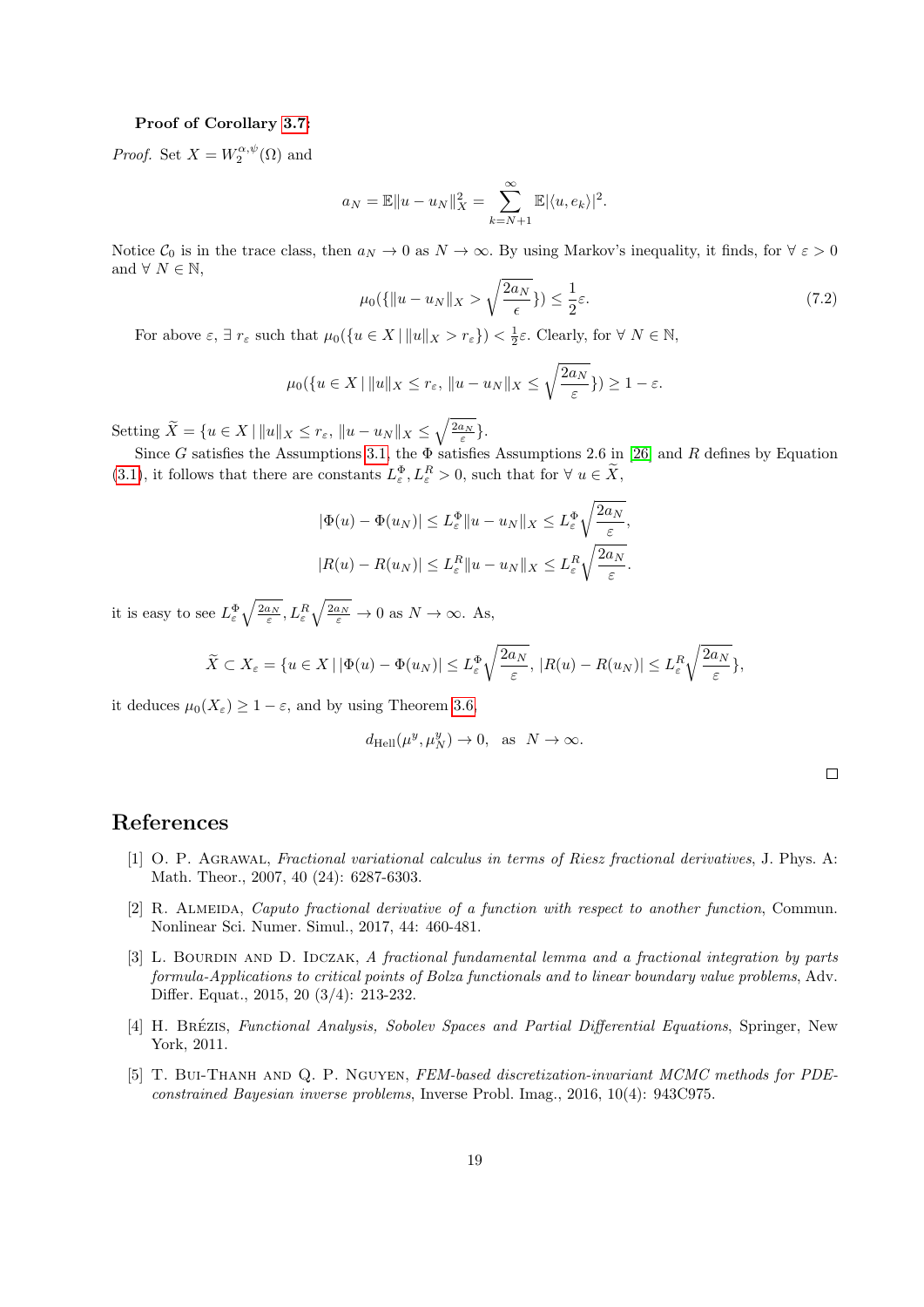- <span id="page-19-3"></span>[6] R. Chan and H. Liang, Truncated fractional-order total variation model for image restoration, J. Oper. Res. Soc. China, 2019, 7: 561-578.
- <span id="page-19-4"></span>[7] D. Chen, Y. Chen and D. Xue, Three Fractional-Order TV-L2 Models for Image Denoising, J. Comput. Inf. Syst., 2013, 9 (12): 4773-4780.
- <span id="page-19-9"></span>[8] D. Chen, Y. Chen and D. Xue, Fractional-order total variation image restoration based on primaldual algorithm, Abstr. Appl. Anal., 2013 (2013), 585310.
- <span id="page-19-16"></span>[9] S. COTTER, G. ROBERTS, A. STUART AND D. WHITE, MCMC methods for functions: modifying old algorithms to make them faster, Stat. Sci., 2013, 28 (3): 424-446.
- <span id="page-19-1"></span>[10] M. DASHTI, K. LAW, A. STUART AND J. VOSS, MAP estimators and their consistency in Bayesian nonparametric inverse problems, Inverse Probl., 2013, 29.
- <span id="page-19-2"></span>[11] M. DASHTI AND A. STUART, The Bayesian Approach to Inverse Problems, Handbook of Uncertainty Quantification, 2015: 1-108.
- <span id="page-19-13"></span>[12] L. Evans, Partial differential equations, Graduate studies in mathematics, Providence, RI., 1998, 19 (2).
- <span id="page-19-17"></span>[13] R. GU, B. HAN, S. TONG AND Y. CHEN, An accelerated Kaczmarz type method for nonlinear inverse problems in Banach spaces with uniformly convex penalty, J. Comput. Appl. Math., 2021, 385: 113211.
- [14] J. HADAMARD, Essai sur letude des fonctions donnees par leur developpment de Taylor, J. Pure Appl. Math., 1892, 4 (8): 101-186.
- <span id="page-19-14"></span>[15] D. IDCZAK AND S. WALCZAK, Fractional Sobolev Spaces via Riemann-Liouville Derivatives, J. Funct. Space Appl., 2013, 2013: 15 pages.
- <span id="page-19-11"></span>[16] F. JARAD AND T. ABDELJAWAD, *Generalized fractional derivatives and Laplace transform*, Discrete Cont. Dyn. - S, 2020, 13 (3): 709-722.
- <span id="page-19-7"></span>[17] A. A. Kilbas, H. M. Srivastava and J. J. Trujillo, Theory and Applications of Fractional Differential Equations, North-Holland Mathematics Studies, 204. Elsevier Science B.V., Amsterdam, 2006.
- <span id="page-19-0"></span>[18] J. KAIPIO AND E. SOMERSALO, Statistical and Computational Inverse Problems, Springer: New York, 2005.
- <span id="page-19-10"></span>[19] M. Lassas and S. Siltanen, Can one use total variation prior for edge-preserving Bayesian inversion?, Inverse Probl., 2004, 20: 1537-1563.
- [20] D. Lv, Q. Zhou, J. K. Choi, J. Li and X. Zhang, Nonlocal TV-Gaussian prior for Bayesian inverse problems with applications to limited CT reconstruction, Inverse Probl. Imag., 2020, 14 (1): 117-132.
- <span id="page-19-15"></span>[21] J. MOHAMED, K. MOKHTAR, AND S. BESSEM, *Hartman-wintner-type inequality for a fractional bound*ary value problem via a fractional derivative with respect to another function, Discrete Dyn. Nat. Soc., 2017: 1-8.
- <span id="page-19-6"></span>[22] I. PDLUBNY, Fractional Differential Equations, Academic Press, Inc., San Diego, CA, 1999.
- <span id="page-19-5"></span>[23] Z. Ren, C. He, and Q. Zhang, Fractional order total variation regularization for image superresolution, Signal Process., 2013, 93(9): 2408-2421.
- <span id="page-19-8"></span>[24] S. SAMKO, A. KILBAS AND O. MARICHEV, Fractional integrals and derivatives: Theory and Applications, Gordon and Breach, 1993.
- <span id="page-19-12"></span>[25] J. SOUSA AND E. OLIVEIRA, On the  $\psi$ -Hilfer fractional derivative, Commun. Nonl. Sci. Numer. Simult., 2018, 60: 72-91.